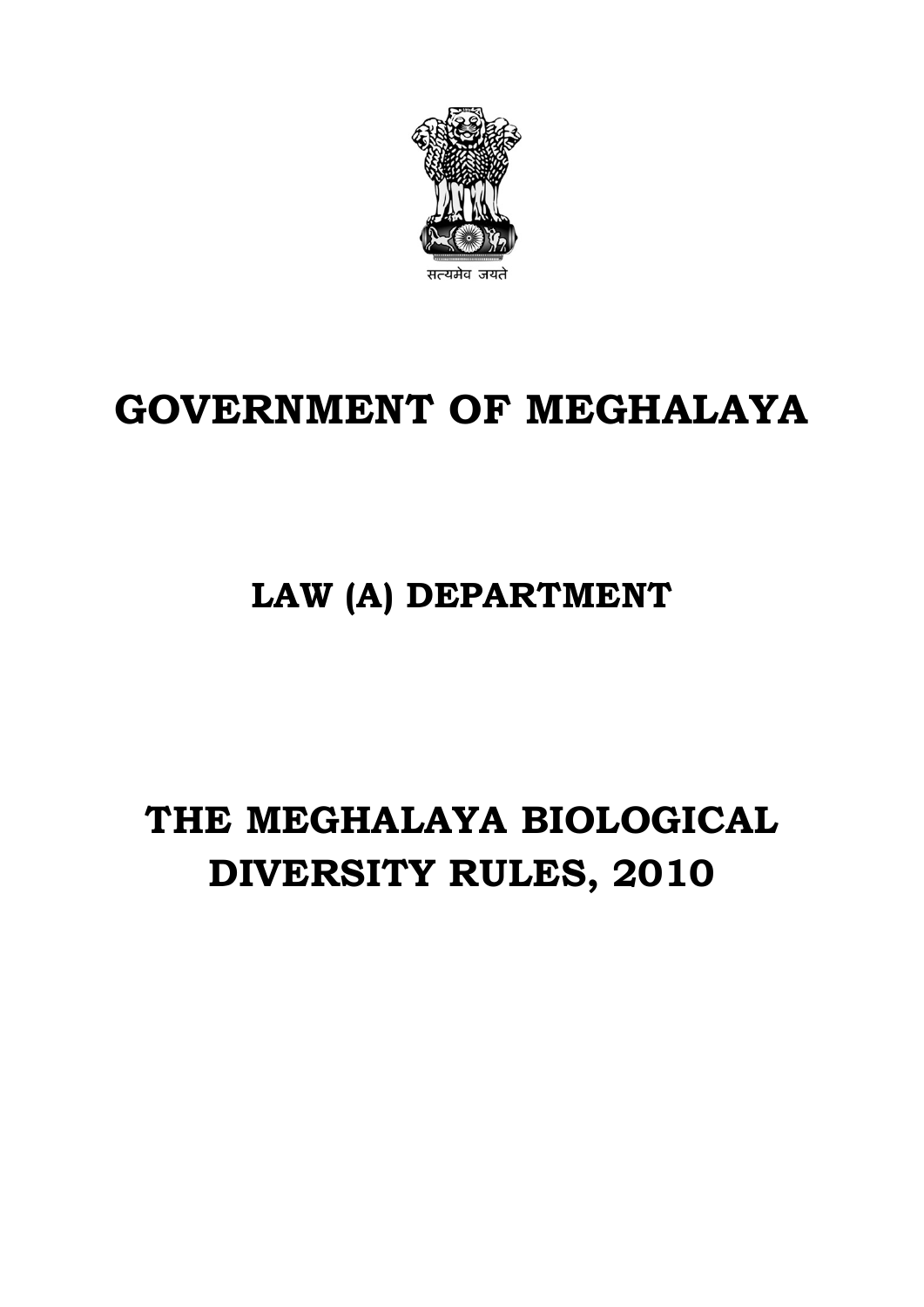## **MEGHALAYA BIOLOGICAL DIVERSITY RULES, 2010**

### **The 30th August, 2010.**

**No. FOR.57/2002/244.-** In exercise of the powers conferred by sub section (1) of Section 63, of the Biological Diversity Act, 2002 (No. 18 of 2003) the Government of Meghalaya hereby make the following rules, namely:-

**1. Short title and commencement** – (1) These rules may be called **Meghalaya Biological** Diversity Rules**, 2010.**

(2) They shall come into force on the date of their publication in the "Meghalaya" Gazette.

- **2. Definitions –** In these Rules, unless the context otherwise requires:-
	- (a) "Act" means the Biological Diversity Act, 2002 (No. 18 of 2003).
	- (b) "Authority" means the National Biodiversity Authority established under sub-section (1) of Section 8 of the Act;
	- (c) "Board" means the Meghalaya Biodiversity Board established under Section 22 of the Act;
	- (d) "Committee" means Biodiversity Management Committee established by the local bodies under Section 41 of the Act;
	- (e) "Chairperson" means the Chairperson of the State Biodiversity Board.
	- (f) "Fee" means any fee stipulated in these Rules;
	- (g) "Financial Year" means a year commencing on 1st April or on such other date as the State Government may by Notification in official gazette appoint;
	- (h) "Form" means form appended to these Rules;
	- (i) "State Government" means the Government of Meghalaya;
	- (j) "Member" means member of the National Biodiversity Authority or Meghalaya Biodiversity Board, and includes the Chairperson as the case may be thereof;
	- (k) "Rules" means the Meghalaya Biological Diversity Rules 2010;
	- (l) "Section" means section of the Act;
	- (m)"Secretary" means the Secretary of the Board; and
	- (n) Words and expression used but not defined in these Rules and defined in the Act shall have the same meaning respectively assigned to them in the Act.

#### **3. Manner of selection and appointment of the Chairperson-**

- (1) The Chairperson of the Board shall be a serving officer of the State Government or an eminent person having adequate knowledge and experience in the conservation and sustainable use of biodiversity and in matters relating to the equitable sharing of the benefits.
- (2) The Chairperson of the Board shall be appointed by the State Government.
- (3) In case the appointment under sub-rule (2) is not that of a serving officer of the Government, it shall be done on the recommendation of a three member search committee, headed by the Chief Secretary, appointed for the purpose. In case of a serving officer of the State Government, he shall not be of rank below that of an Additional Principal Chief Conservator of Forests.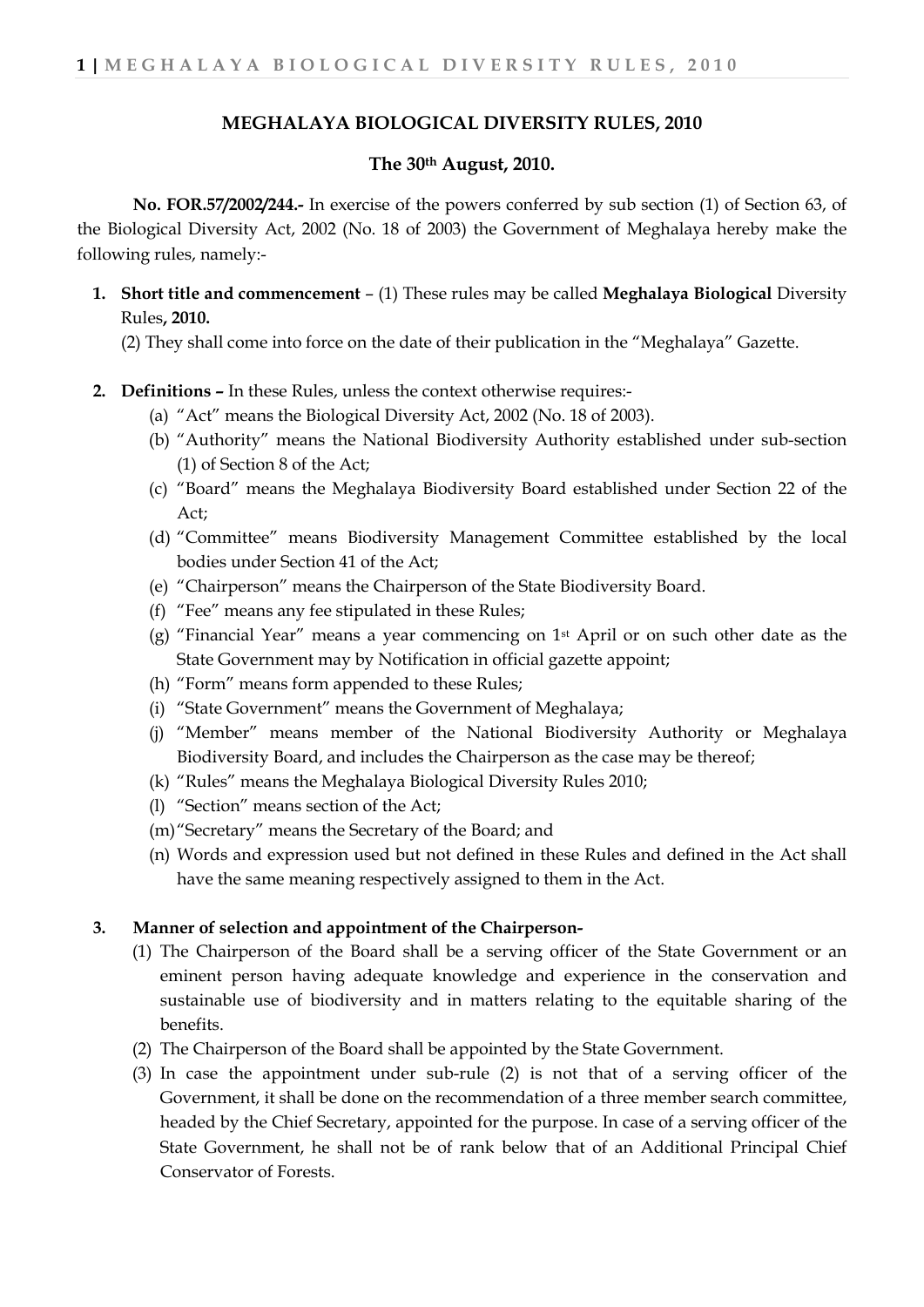## **4. Term of office of the Chairperson –**

- (1) In case the Chairperson is not a serving officer of the State Government, he shall hold office for a term of three years, and shall be eligible for re-appointment; provided that no Chairperson shall hold office beyond the age of 65 years. Chairperson may resign from his office by giving at least one month notice in writing to the State Government.
- (2) In case the Chairperson is a serving officer of State Government his appointment as Chairperson shall be in his ex-officio capacity.
- (3) Notwithstanding any provision in these Rules, continuance of the Chairperson in the office shall be at the pleasure of the State Government.

#### **5. Pay and Allowances of the Chairperson –**

The Chairperson shall be entitled to such salary, allowance, leave, pension provident fund and house and other prerequisites, as may be determined by the State Government from time to time.

## **6. Nomination and Term of office and Allowances of non-official member –**

- (1) Five non official members from amongst the experts in matters relating to conservation of biological diversity sustainable use to biological resource and equitable sharing of benefits arising out of the use of biological resources shall be nominated by the State Government.
- (2) The non-official Member of the Board shall hold the office for a term not exceeding three years at a time from the date of their nomination.
- (3) The non-official Member shall be entitled to sitting allowance, travelling expenses, daily allowance and to such other allowances, as may be fixed by the State Government for attending the meeting (s) of the Board.

## **7. Filling up of vacancies of non-official member –**

- (1) A non-official of the B0ard may resign from his office at any time by giving in writing under his hand addressed to the State Government and the seat of that's member in the Board shall become vacant.
- (2) A vacancy in the Board shall be fitted up by a fresh nomination and the person nominated to fill the vacancy shall hold office only for the remainder of the term of the member, in whose place he was nominated.

## **8. Removal of the member of the Board –**

- (1) The State Government may remove from the Board any member who, in its opinion, has
	- (a) been adjudged as an insolvent, or
	- (b) been convicted of an offence which involves moral turpitude; or
	- (c) become physically or mentally incapable of acting as a member; or
	- (d) so abused his position as to render his continuance in office detrimental to the public interest; or
	- (e) acquired such financial or other interest as is likely to affect prejudicially his function as a member.
- (2) No member of the Board shall however be removed from the office, on any of the grounds specified in the sub-rule (1) above, without due **and proper enquiry by an** officer not below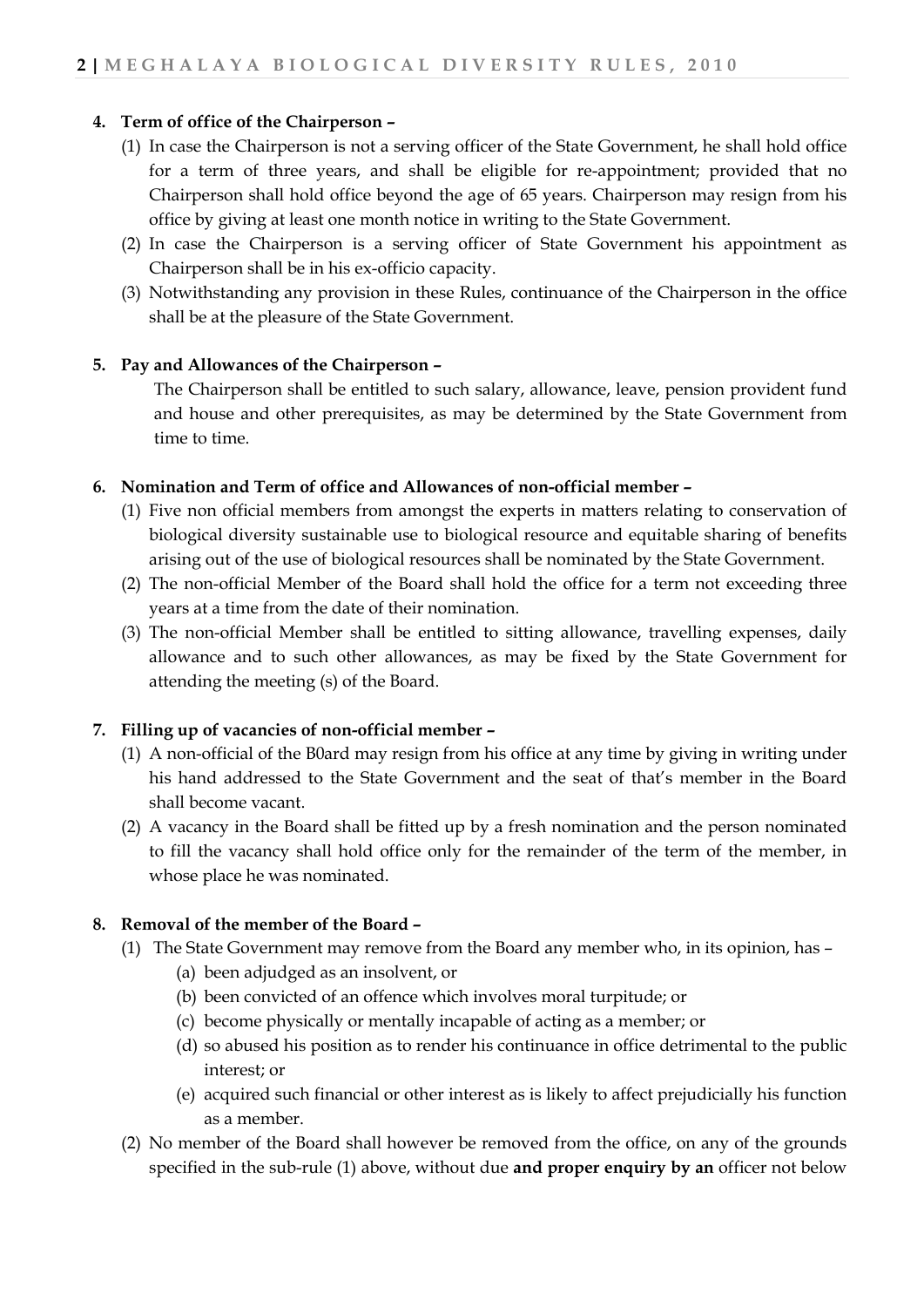the rank of Principal Chief **Conservator** of **Forests appointed by the** State Government for the purpose and **without** giving a **reasonable opportunity to the member** of **being heard.**

## **9. Appointment of the Ex-Officio Members -**

Five ex-officio members shall be appointed from the following departments of the State Government as long as they hold their respective office.

- (i) Chief Wildlife Warden, Forests & Environment Department, Government of Meghalaya
- (ii) Director, Agriculture Department, Government of Meghalaya
- (iii)Director, Veterinary Department, Government of Meghalaya
- (iv)Director, Fisheries Department, Government of Meghalaya
- (v) Director, Education Department, Government of Meghalaya

## **10. Head Office of the Board –**

The Head Office of the Board shall be at Shillong.

## **11. Secretary of the Board –**

- (1) The State Government shall appoint a Secretary on deputation to the Board.
- (2) The terms and conditions of appointment of the Secretary and his entitlement for salary, allowances, leave, pension provident fund and house and other prerequisites shall be determined by the State Government.
- (3) The Secretary shall be responsible for co-ordinating and conveying the meetings of the Board, maintenance of records of proceedings of the Board and for all or any of the following or any such other matters as may be assigned to him by the Board.
	- (a) Day-to-day administration of the Board, management of funds and implementation of various activities of the programme under the guidance of the Chairperson of the Board.
	- (b) Issue orders and instructions on behalf of the Board.
	- (c) Sanction and disburse all payments against the approved budget.
	- (d) Accord administrative sanctions to the estimates included in the budget of the Board within the limit as delegated to him by the State Government.
	- (e) Safe custody of all confidential papers of the Board and production of such papers whenever so directed by the Board or State Government.
	- (f) To initiate Annual Confidential Report/Performance Appraisal Report of all employees of the Board accept himself and the Chairperson.
	- (g) Sanction leave to all employees of the Board except himself and the Chairperson.
	- (h) To exercise such other powers and perform such other functions, as may be delegated to him from time to time by the Board.

#### **12. Meeting of the Board –**

(1) The Board shall meet at least four times in a year, normally after three months, at the head quarters of the Board or at such other place, as may be decided by the Chairperson.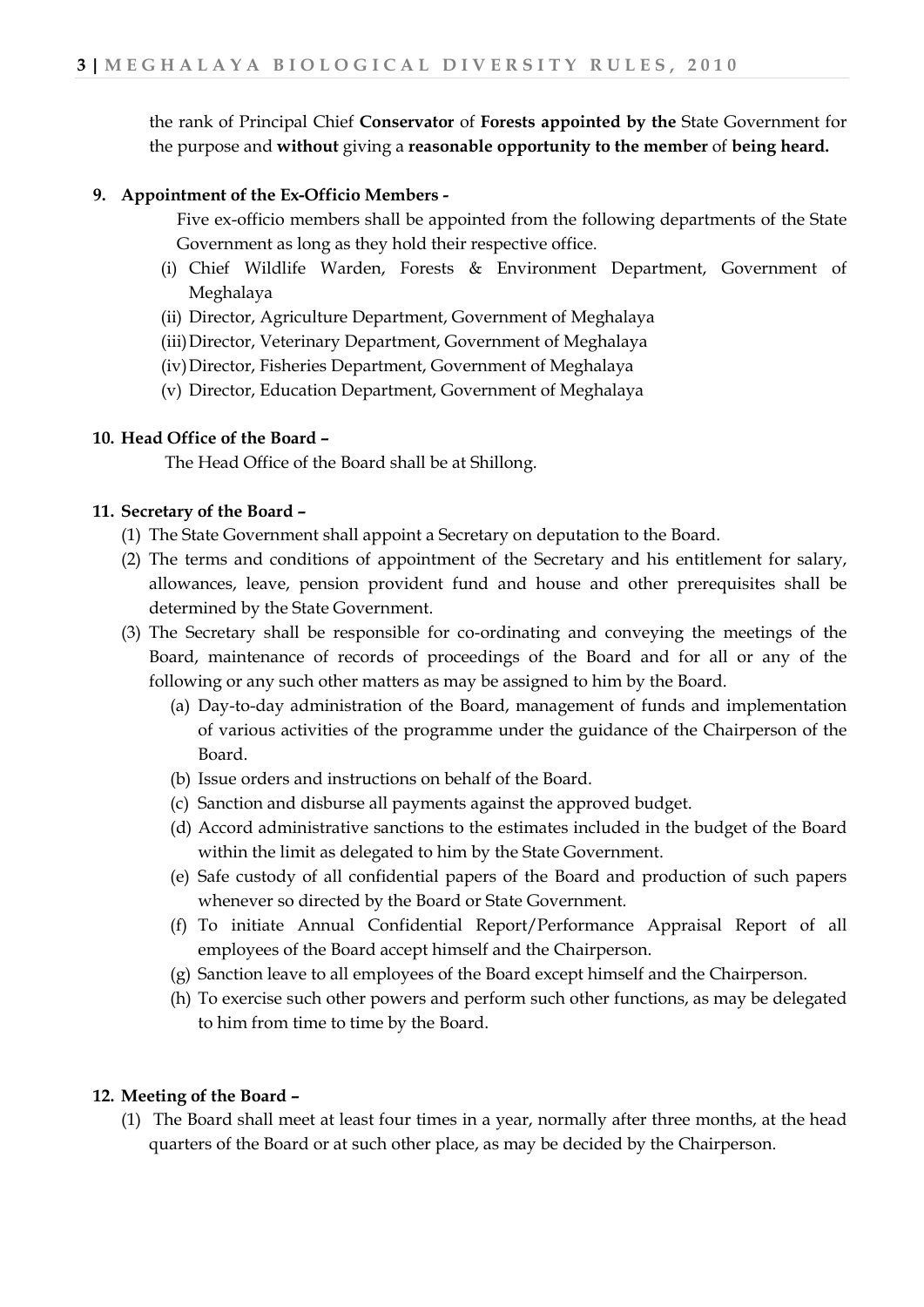- (2) The Chairperson shall, upon a written request from not less than five members of the board or upon a direction of the State Government; call a special meeting of the Board.
- (3) Fifteen days notice of an ordinary meeting and three days notice of a special meeting specifying the purpose, the time and the place, at which such meeting is to be held, shall be given to the members.
- (4) Every meeting shall be presided over by the Chairperson and in his absence, by a presiding officer to be elected by the members present from amongst themselves.
- (5) The decision of the Board shall, if necessary be taken by a simple majority of the members present and voting and the Chairperson or in his absence; the member presiding shall have a second or casting vote.
- (6) Each member shall have one vote.
- (7) Quorom for the meeting of the Board shall be five.
- (8) In case a meeting of the Board is adjourned on the ground of quorum, the same may be reconvened within a period of one month from the date of meeting so adjourned. In the meeting so-reconvened, decisions will be taken by a simple majority of the members present and voting without any consideration to the quorum.
- (9) No member shall be entitled to bring forward for consideration in a meeting any matter of which he has not given ten days' notice unless the Chairperson in his discretion permits him to do so.
- (10) Notice of the meeting may be given to the member by delivering the same by messenger or sending it by registered post to his last known place of residence or business or in such other manner, as Secretary of the Board may, in the circumstances of the case, think fit.
- (11) In addition, the Board may evolve such other procedure for the transaction of its business as it may deem fit and proper.

#### **13. Appointment of Export Committee by the Board and their Entitlements –**

- (1) The Board may constitute any number of committees for such purposes as it may be deem fit consisting wholly of members or wholly of other persons or partly of members or partly of other persons.
- (2) The members of the expert committee other than the members of the Board shall be paid such fees and allowances for attending the meetings as the Board may deem fit.
- (3) The Board may invite any person, whose assistance or advice is considered useful to obtain in performing any of its function, and to participate in the deliberation of any of its meetings. Such persons associated with the Board shall be entitled to get allowances, as prescribed by the Board from time to time.

#### **14. General functions of the Board-**

In particular and without prejudice to the generality of other provisions, the Board may perform the following functions:-

- (i) Lay down the procedure and guidelines to govern the activities provided under Section 23 of the Act.
- (ii) Advise the State Government on many matters concerning conservation of bio-diversity, sustainable use of its components and fair and equitable sharing of benefits arising out of the use of biological resource and knowledge.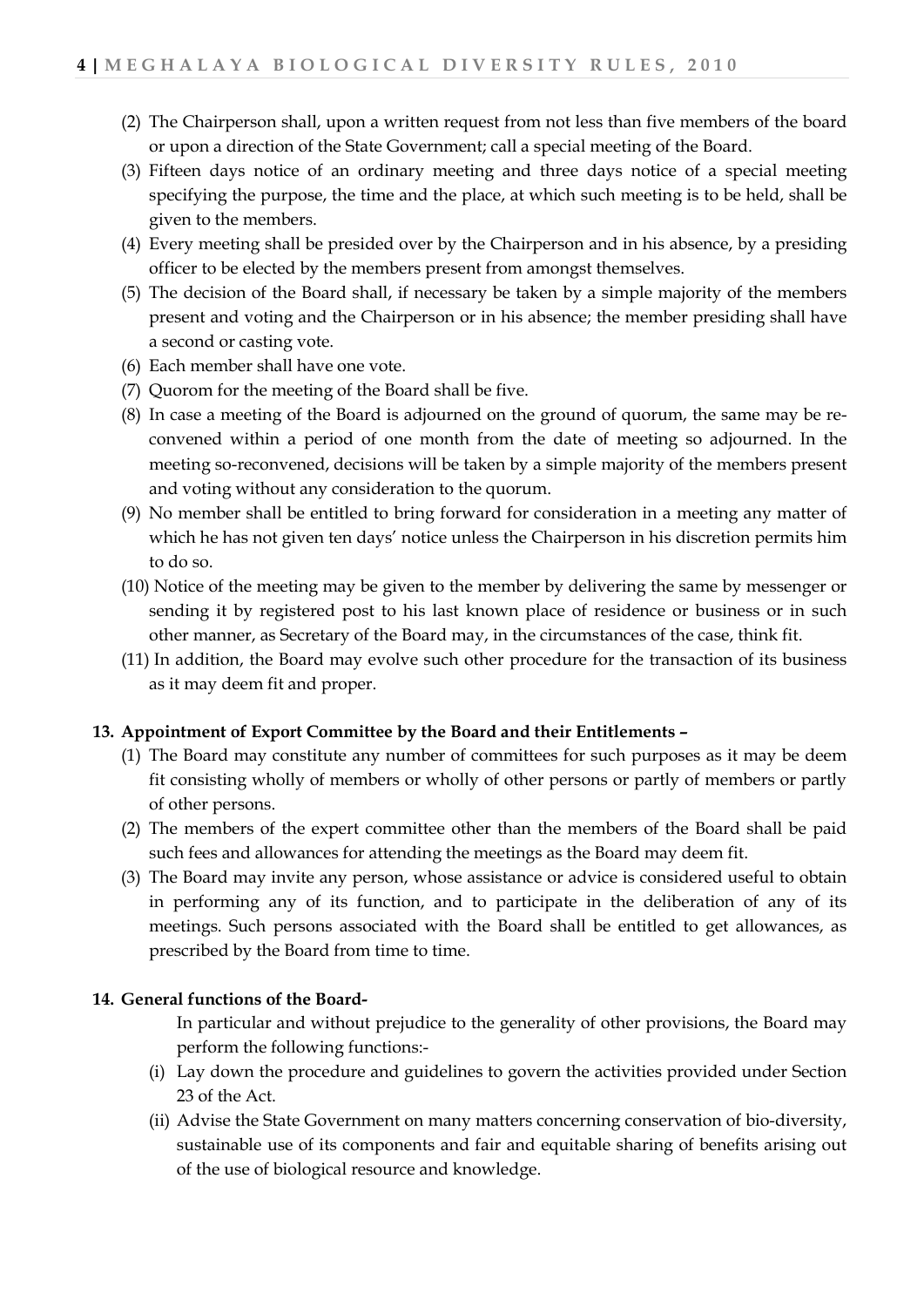- (iii)Provide technical assistance and guidance to the departments of the State Government.
- (iv)Regulate by granting of approvals or otherwise requests for commercial utilization or bio-survey and bio-utilization of any biological resource by Indian Nationals.
- (v) Facilitate updating and implementations of State Bio-diversity Strategy and Action Plan.
- (vi)Commission studies and sponsor investigations and research.
- (vii) Engage consultants for a specified period, not exceeding three years, for providing technical assistance to the Board in the effective discharge of its functions. Provided that if it is necessary and expedient to engage any consultant beyond the period of three years, the Board shall seek prior approval of the State Government for such an engagement.
- (viii) Collect, compile and publish technical and statistical data, manuals, codes or guides relating to conservation of biological bio-diversity, sustainable use of its components and fair and equitable sharing of benefits arising out of the use of biological resource and knowledge.
- (ix)Organize through mass media a comprehensive programme regarding conservation of biological bio-diversity, sustainable use of its components and fair equitable sharing of benefits arising out of the use of biological resources and knowledge.
- (x) Plan and organize training of personnel engaged or likely to be engaged in programmes for the conservation of bio-diversity and sustainable use of its components.
- (xi) Take steps to build-up database and to create information and documentation system for biological resources and associated traditional knowledge through bio-diversity registers and electronics data bases, to ensure effective management, promotion and sustainable uses.
- (xii) Give directions to the local bodies/Bio-diversity Management Committee in writing and through appropriate oral means, for effective implementation of the Act, and to facilitate their meaningful participation in all measures relating to conservation, sustainable use, and equitable benefit-sharing.
- (xiii) Report to the State Government about the functioning of the Board and implementation of the Act and Rules made thereunder.
- (xiv) Recommend, prescribe, modify, collect fee of biological resources from time to time.
- (xv) To devise methods to ensure protection of rights including intellectual property rights over biological resources and associated knowledge including systems or maintaining confidentiality of such information as appropriate, including the protection of the information recorded in People's Biodiversity Registers.
- (xvi) Sanction grants-in-aid and grants to Biodiversity Management Committees for specific purposes.
- (xvii) Undertake physical inspection of any area, in connection with the implementation of the Act.
- (xviii) Ensure that biodiversity and bio-diversity dependent livelihoods are integrated into all sectors of planning and management and at all levels of planning from local to State, to enable such sectors and administrative levels to contribute effectively for conservation and sustainable use.
- (xix) Prepare the annual budget of the Board incorporating its own receipts as also the devolution from the State and Central Government provided that the allocation by the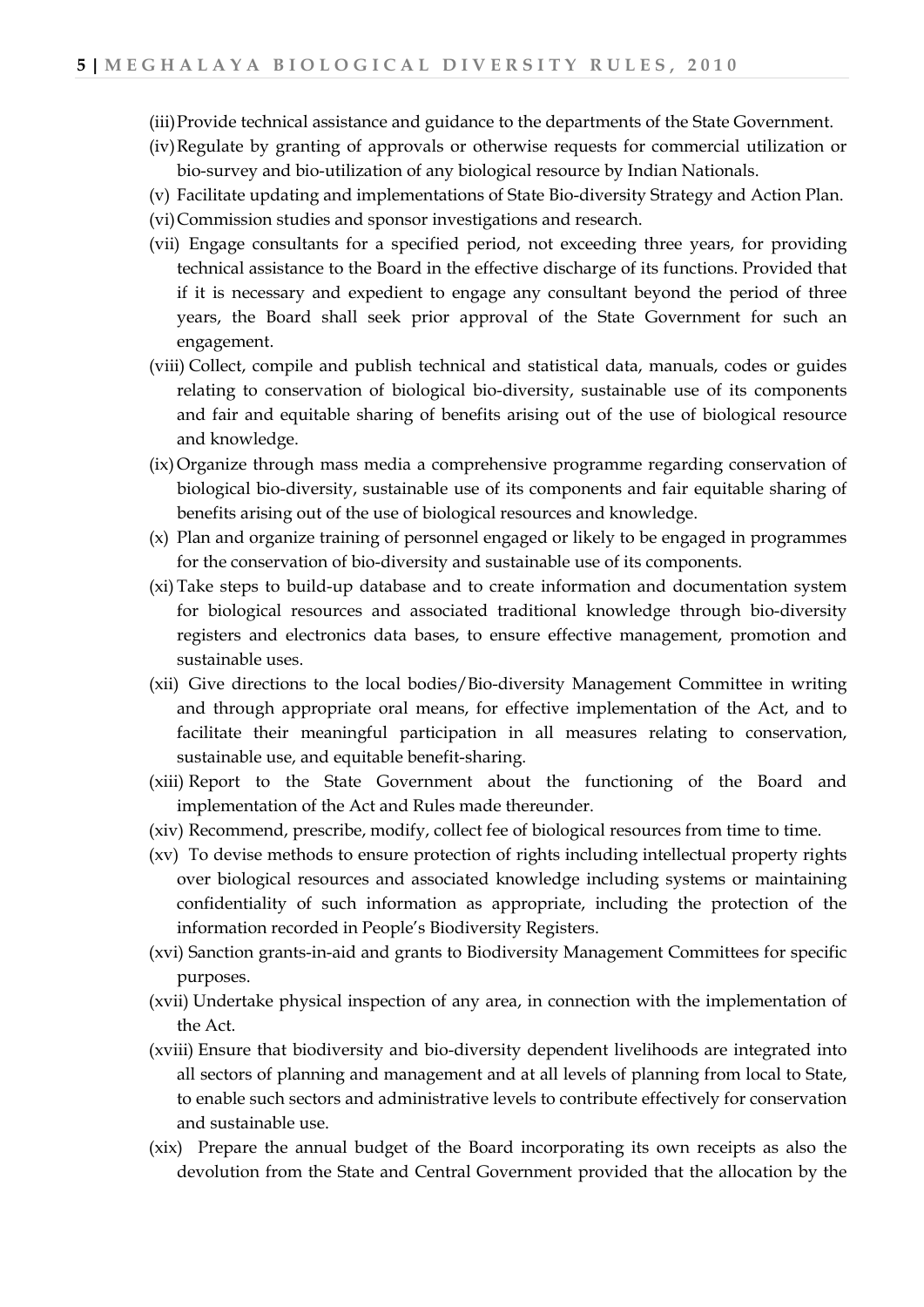Central Government shall be operated in accordance with the budget provisions approved by the Central Government.

- (xx) Board shall have full powers for granting administrative and technical sanctions to all estimates. It may, however, delegate such powers of administrative and technical sanctions to the Member Secretary of the Board, as may be deemed necessary.
- (xxi) Recommend creation of posts to State Government, for effective discharge of the functions by the Board and to create such posts; provided that no such post whether permanent/temporary or of any nature, would be created without prior approval of the State Government.
- (xxii) Perform such other functions, as may be necessary to carry out the provisions of the Act or as may be prescribed by the State Government from time to time.
- (xxiii) Shall have power to acquire, hold and dispose of property, both movable and immovable and enter into contract for the same.

#### **15. Powers and Duties of the Chairperson -**

- (1) The Chairperson shall be the Chief Executive of the Board and he shall ensure that the affairs of the Board are run efficiently and in accordance with the provisions of the act and the rules made thereunder.
- (2) The Chairperson shall have the powers of general superintendence over the officers and staff of the Board and Chairperson may issue necessary directions for the conduct and management affairs of the Board.
- (3) The Chairperson shall convene and preside over and preserve order in all the meetings of the Board and shall ensure that all decisions taken by the Board are implemented in proper manner.
- (4) The Chairperson shall have the powers to accord administrative sanction, accept tender and sanction payments within the limit as may be prescribed by the State Government from time to time.
- (5) Chairperson shall have the power to initiate Annual Confidential Report/Performance Appraisal Report of Secretary of the Board. Chairperson shall also have the powers to accept Annual Confidential Report/ Performance Appraisal Report of all other employees of the Board.
- (6) The Chairperson shall exercise such other powers and perform such other functions as may be delegated to him from time to time by the Board.

#### **16. Terms and Conditions of Service of employees of the Board –**

- (1) The terms and conditions of the employees of the Board shall be same as those of corresponding scale of pay under the State Government. The appointments in general shall be on contractual basis or on deputation, unless otherwise decided by the State Government.
- (2) The Board shall approve the method of recruitment/promotion to the posts in the Board.
- (3) Provisions of the State Reservation Policy as applicable to the appointment to the posts under the State Government shall be applicable for appointment of employees to the Board.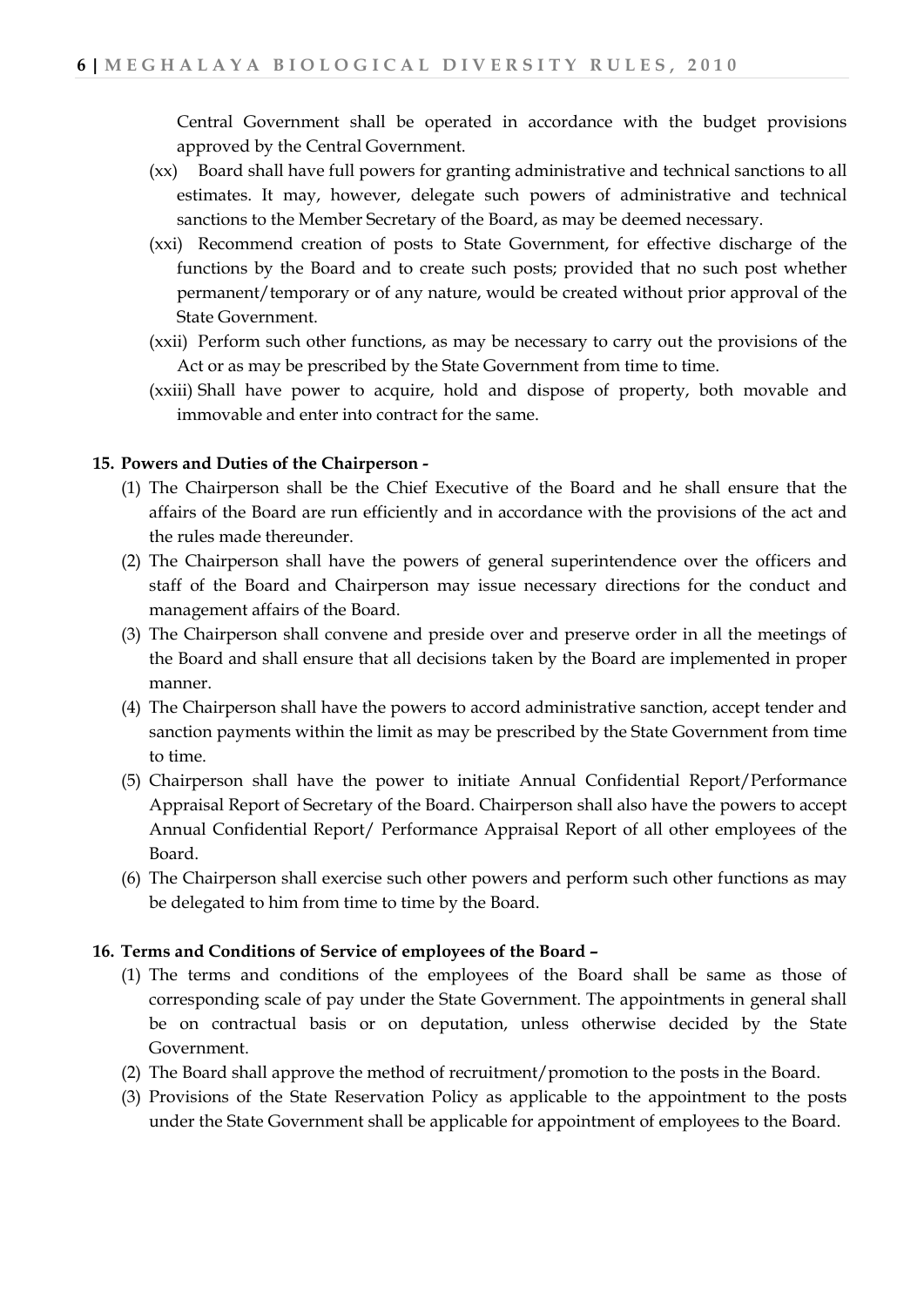## **17. Procedure for access to/collection of biological resources –**

- (1) Any person seeking access to collection of biological resources and associated knowledge for research or for commercial utilization, shall make an application to the Board in Form-I appended to these rules. Every application shall be accompanied by a fee of Rs. 500/- in case such access is for research purpose and Rs. 5,000/- for commercial utilization, and shall be in the form of a cheque or demand draft. Application submitted by the members of Schedule Caste and Schedule Tribe shall however be accompanied with a fee amounting to fifty percent (50%) of the amount specified here-in-above.
- (2) The Board after due appraisal of the application and after consultation with the concerned local bodies and after such additional information, as it may deem necessary, shall decide on the application, as far as possible within a period of 3 months of receipt of the same. In this context, the word "consult", for the purposes of the act, includes the following steps, inter-alia;(a) issuing of public notice, in local languages, of the proposal for access/collection;(b) discussion/dialogue with the general assembly of the local body; and (c) formal consent from the assembly after being provided adequate information about the proposal and its implications for conservation and livelihoods.
- (3) On being satisfied with the merit of the application, the Board may allow the application or restrict any such activity if it is of the opinion that such activity is detrimental or country to the objectives of conservation and sustainable use of biodiversity or equitable sharing of benefits arising out of such activity.
- (4) A written agreement signed by an authorized officer of the Board and the applicant shall govern the access/collection. The form of the agreement shall be decided by the Board.
- (5) The conditions for access/collection may specifically provide measures for conservation and protection of biological resources to which the access/collection is being granted.
- (6) The Board may reject the application if it considers that the request cannot be acceded to after recording the reasons therefore. Before passing an order of rejection, the applicant shall be given a reasonable opportunity of being heard.
- (7) Any information given in the form referred to in the sub-rule (1) for prior intimation shall be kept confidential and shall not be disclosed, either intentionally or unintentionally, to any person not concerned thereto.

#### **18. Revocation of access/approval –**

- (1) The Board may either on the basis of any complaint or *suo moto* withdraw the access granted and revoke the written agreement under the following conditions:-
	- (i) On the basis of reasonable belief that the person accessing the said bio-resource has violated any of the provisions of the Act or the condition on which application was allowed.
	- (ii) When the person has failed to comply with the terms of agreement.
	- (iii)On failure to comply with any of the conditions of access.
	- (iv)On account of overriding public interest with reference to protection of environment and conservation of biological diversity, and protection of the rights, livelihoods and knowledge of local communities.
- (2) The revocation order shall be made only after making such inquiries as required and after giving the person so affected an opportunity of being heard.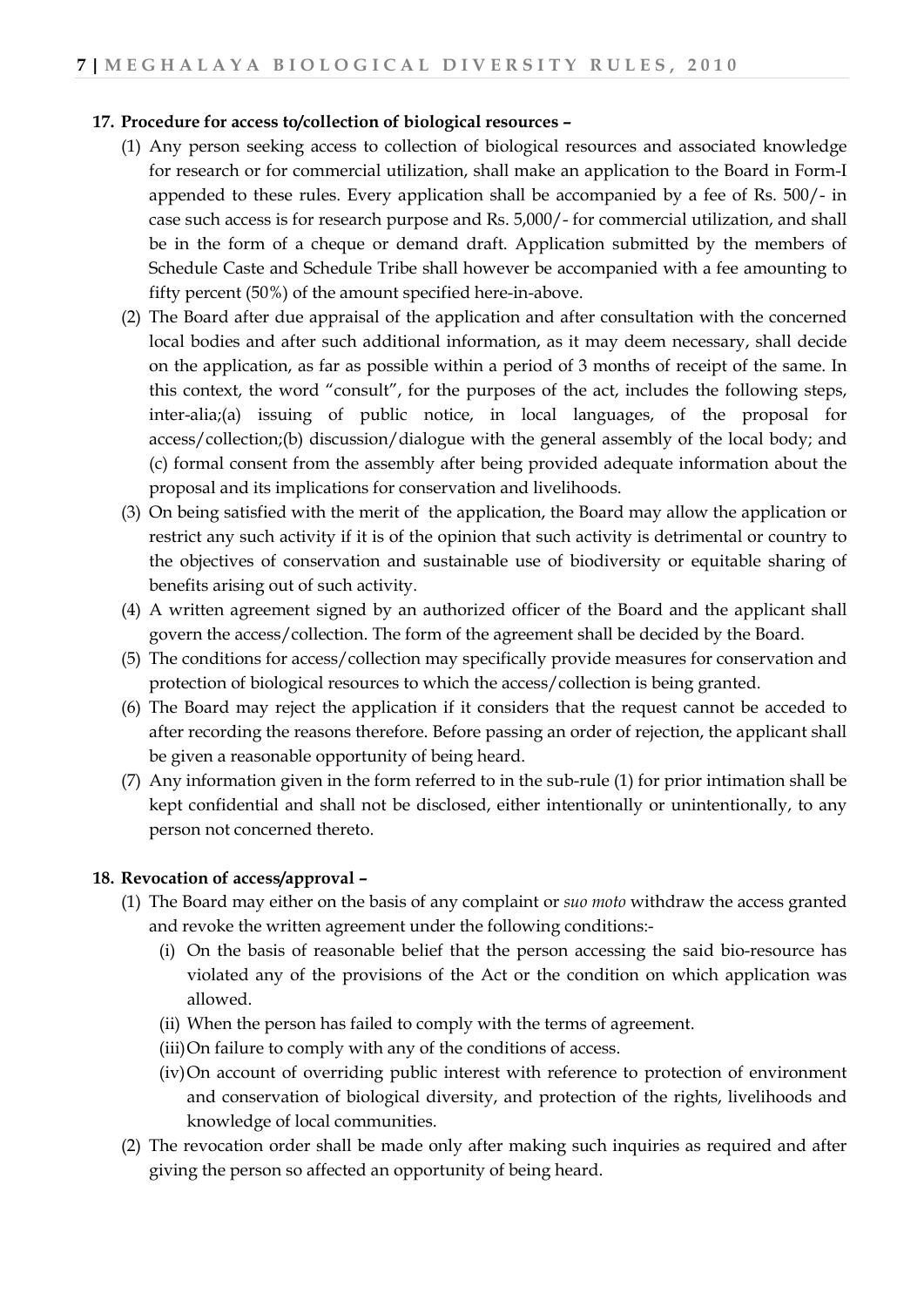(3) The Board shall send a copy of such revocation order to the Biodiversity Management Committees for prohibiting the access and also to access the damage, if any, caused and take steps to recover the damage.

## **19. Restriction on activities related to access to biological resources –**

- (1) The Board, if it deems necessary and appropriate, shall take steps to restrict or prohibit the proposal for access to biological resources for the following reasons:-
	- (i) The request for access is for any tax which are likely to become threatened due to such access;
	- (ii) The request for access is for any endemic and rare species;
	- (iii)The request for access may likely to result in adverse effect on the livelihoods, culture, or indigenous knowledge of the local people;
	- (iv)The request to access may result in adverse environmental impact which may be difficult to control and mitigate;
	- (v) The request for access may cause genetic erosion or effecting the ecosystem function adversely;
	- (vi)Use of resources for purpose contrary to national interest and other related international agreements entered into by the country;
- (2) Any order of restriction shall be made only after making such inquiries as required, consulting the concerned local bodies and Biodiversity Management Committees, and giving the person so affected, an opportunity of being heard.

## **20. Operation of State Bio-diversity fund –**

- (1) The State Bio-diversity fund shall be operated by the Member-Secretary of the Board or by such any other officer of the Board as may be authorized by the Board in this behalf.
- (2) The State Bio-diversity Fund shall have two separate heads of accounts, one relating to receipts (grants and loans) from the Central Government/National Biodiversity Authority and State Government, including receipts from such other sources as decided by the Government, including receipts from such other sources as decided by the Board and the other one for sources concerning the fee, royalty and other receipts of the Board.
- (3) The State Government shall after due appropriation made by the State legislature by the law in this behalf, pay to the Board such sum of money, as the State Government may think fit for being utilized for the purpose of the Act.
- (4) The Board shall frame guidelines on ways to ensure that decision regarding the management and uses of the Fund are transparent and accountable to the public.

## **21. Annual Report and Annual Statement of accounts –**

- (1) The Board shall prepare its annual report for each financial year in Form-II giving detailed account of its activities and annual Statement of accounts and submit the same to the State Government.
- (2) The Board, shall lay down the procedure for upkeep of the accounts. The accounts of the Board shall be audited annually by a Chartered Accountant appointed for the purpose by the Board. The Accountant General of the State may as well audit the accounts and the expenditure towards this shall be payable by the Board.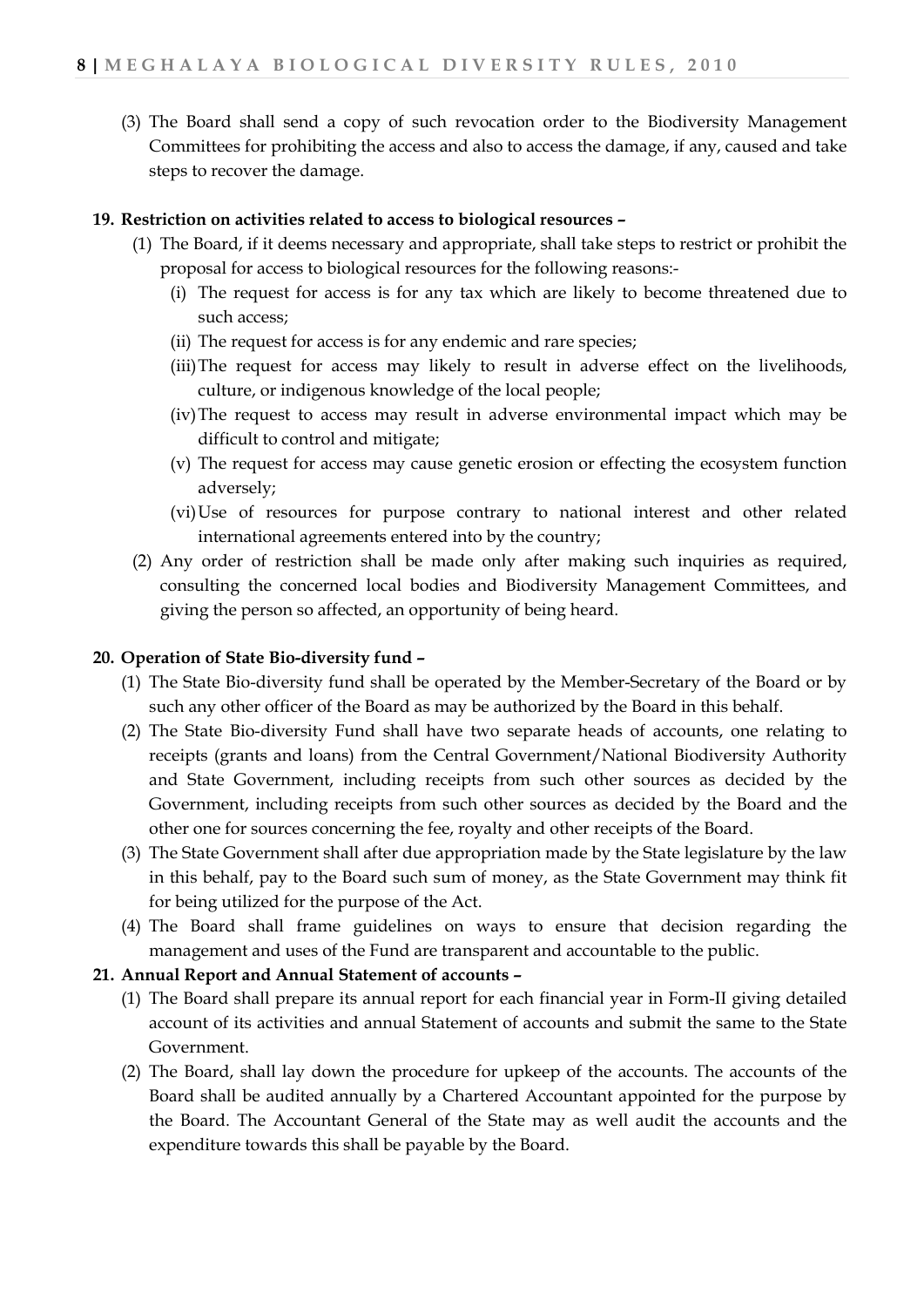(3) The Board shall submit the Annual Report together with the audited Statement of accounts for each financial year to the State Government by September each year so as to enable the State Government to lay the reports before the Legislature Assembly.

## **22. Establishment and management of Bio-diversity Heritage Site –**

- (1) The Board shall, in consultation with local bodies and other key stakeholders, take necessary steps to facilitate setting up of areas of significant bio-diversity, values as biodiversity heritage sites. Following recommendation from the Board, the State Government shall issue notification to this effect.
- (2) The Board shall frame guidelines on the selection, management and other aspects of Heritage Sites, ensuring that these provide decision making role for relevant Biodiversity Management Committees.

## **23. Constitution of Biodiversity Management Committees –**

- (1) Every local body shall constitute a Biodiversity Management Committee within its area of jurisdiction. Accordingly, Biodiversity Management Committees are to be constituted as the *Elaka, Syiemship, Dolloiship, Sirdarship, A'Khing* or any other similar body recognized by Khasi Hills Autonomous District Council, Jaintia Hills Autonomous District Council & Garo Hills Autonomous District Council as well as at Municipality and Municipal Corporation level.
- (2) If the local body is satisfied that the function of the Biodiversity Management Committee can be discharged by the general assembly of the local body, or by one of its existing committee, the same should be recorded as a resolution passed by such local body following due procedure.
- (3) The Biodiversity Management Committee constituted under sub-rule (1) shall seven persons nominated by the local body, of whom not less than one third shall be women. These persons being so nominated should be drawn from amongst the herbalists, agriculturist. Non Timber Forest Produce collectors/traders, fisher-folk, representatives of user associations, community workers, academicians and any person/representative of organisation, on whom the local body trusts that he can significantly contribute to the mandate of the Biodiversity Management Committee. The proportion of members belonging to the Schedule Caste and the Schedule Tribe should not be less than Schedule Caste/Schedule Tribe percentage in the area under the jurisdiction of the Local Body. All members of the Biodiversity Management Committee should be residence within the said local body limits and enlisted in the voters list.
- (4) The local body shall nominate six special invitees from forest, agriculture, veterinary, health, fisheries and education department, such special invitees shall however not have voting right.
- (5) The Chairperson of the Biodiversity Management Committee shall be elected from amongst the members of the committee in a meeting to be presided over by the Chairperson of the local body. The Chairperson of the local body shall have the casting vote in case of a tie.
- (6) The Chairperson and other members of *the* Biodiversity Management Committee shall be appointed for a term of three years and shall be eligible for re-appointment. Chairpersons or any other member of the Biodiversity Management Committee may resign from his office at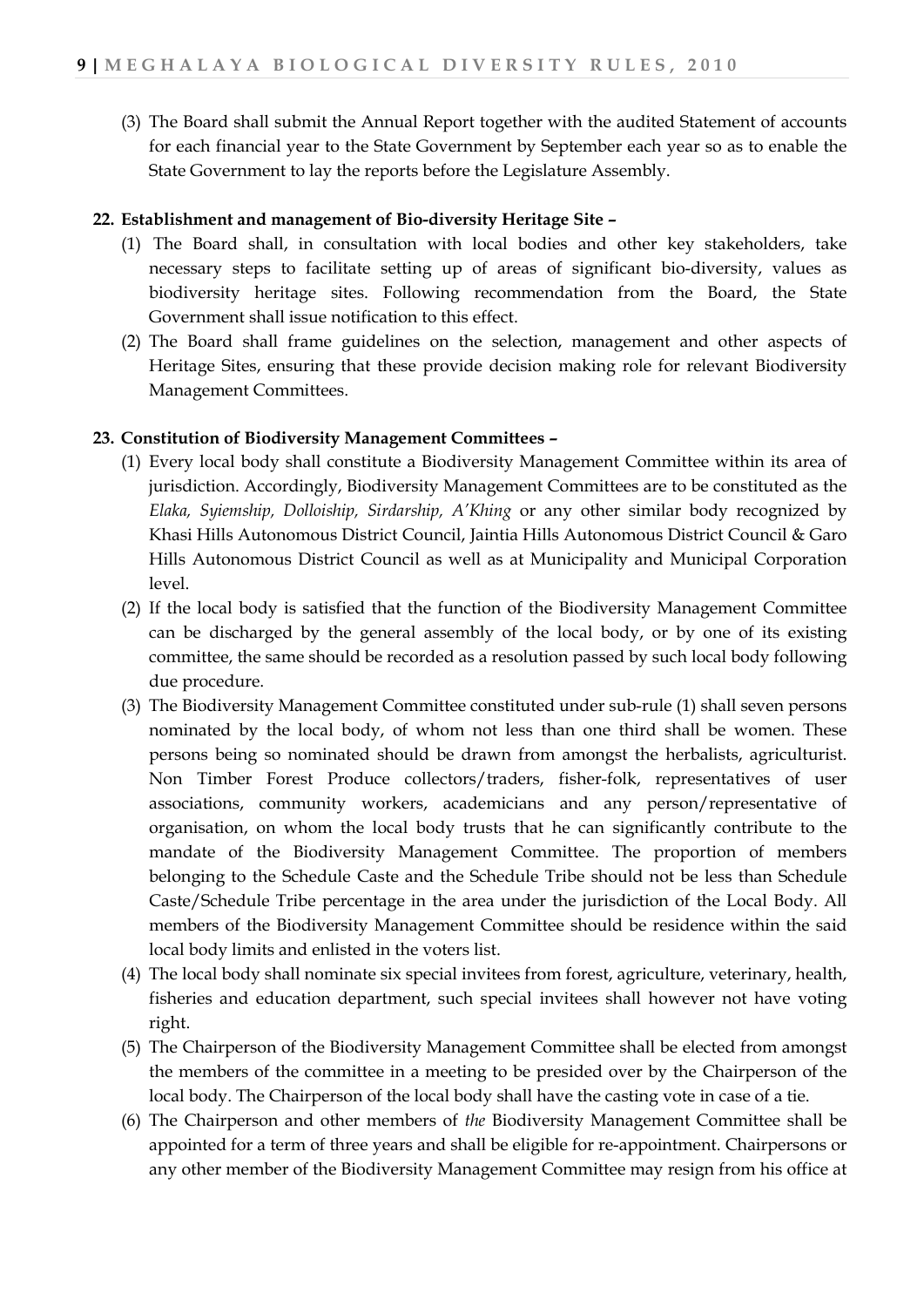any time by giving in writing under his hand addressed to the Chairperson of the concerned Local authority.

- (7) The Chairperson of the Biodiversity Management Committee may be removed from his office by a resolution passed by no less than five members of the Biodiversity Management Committee.
- (8) In case Chairperson of a Biodiversity is removed from office by a resolution passed by not less than five members of the Biodiversity Management Committee, within fifteen (15) days from the date of receipt of a copy of such resolution, the Chairperson of the concerned Local Authority shall convene a special meeting of the Biodiversity Management Committee and elect a New Chairman as per the procedure indicate in sub-rule 5 above.
- (9) The Chairperson of the local authority may remove from the Biodiversity Management Committee any member who, in his option, has –
	- a. been adjudged as an insolvent; or
	- b. been convicted of an offence which involves moral turpitude; or
	- c. become physically or mentally incapable of acting as a member; or
	- d. so abused his position as to render his continuance in office detrimental to the public interest; or
	- e. acquired such financial or other interest as is likely to affect prejudicially his function as a member.
- (10) A vacancy in the Biodiversity Management Committee caused due to resignation, removal or death of its member shall be filled up by a fresh nomination by the Chairperson of the concerned Local Authority and the person nominated to fill the vacancy shall hold office only for the remainder of the term of the member, in whose place he was nominated.
- (11) The local Member of the District Councils would be special invitees to the meetings of the Biodiversity Management Committees.
- (12) For every district a technical support group comprising of experts in the field of biodiversity drawn from Government agencies. Non Government organizations, academic field, community and individuals shall be established by the State Government. The expert group shall lend support to Biodiversity Management Committees.
- (13) The key mandate of the Biodiversity Management Committees shall be to ensure conservation, sustainable utilization and equitable sharing of benefits from the biodiversity. The Biodiversity Management Committee shall facilitate preparation of People's Biodiversity Registers. The register shall contain comprehensive information on availability and knowledge of local biological resources, their medicinal or any other use or any other traditional knowledge associated with them. The People's Biodiversity Registers shall be prepared at the *Elaka, Syiemship, Dolloiship, Sirdarship,A'khing* of any other similar body recognized by Khasi Autonomous District Council, Jaintia Hills Autonomous District Council, Jaintia Hills Autonomous District Council & Garo Hills Autonomous District Council and Municipality/Municipal Corporation Biodiversity Management Committee level by using by using the process and the format set by the Board. The Biodiversity Management Committees and local bodies will be responsible for ensuring the protection of the knowledge recorded in the People's Biodiversity Registers especially to regulate its access to outside agencies and individuals.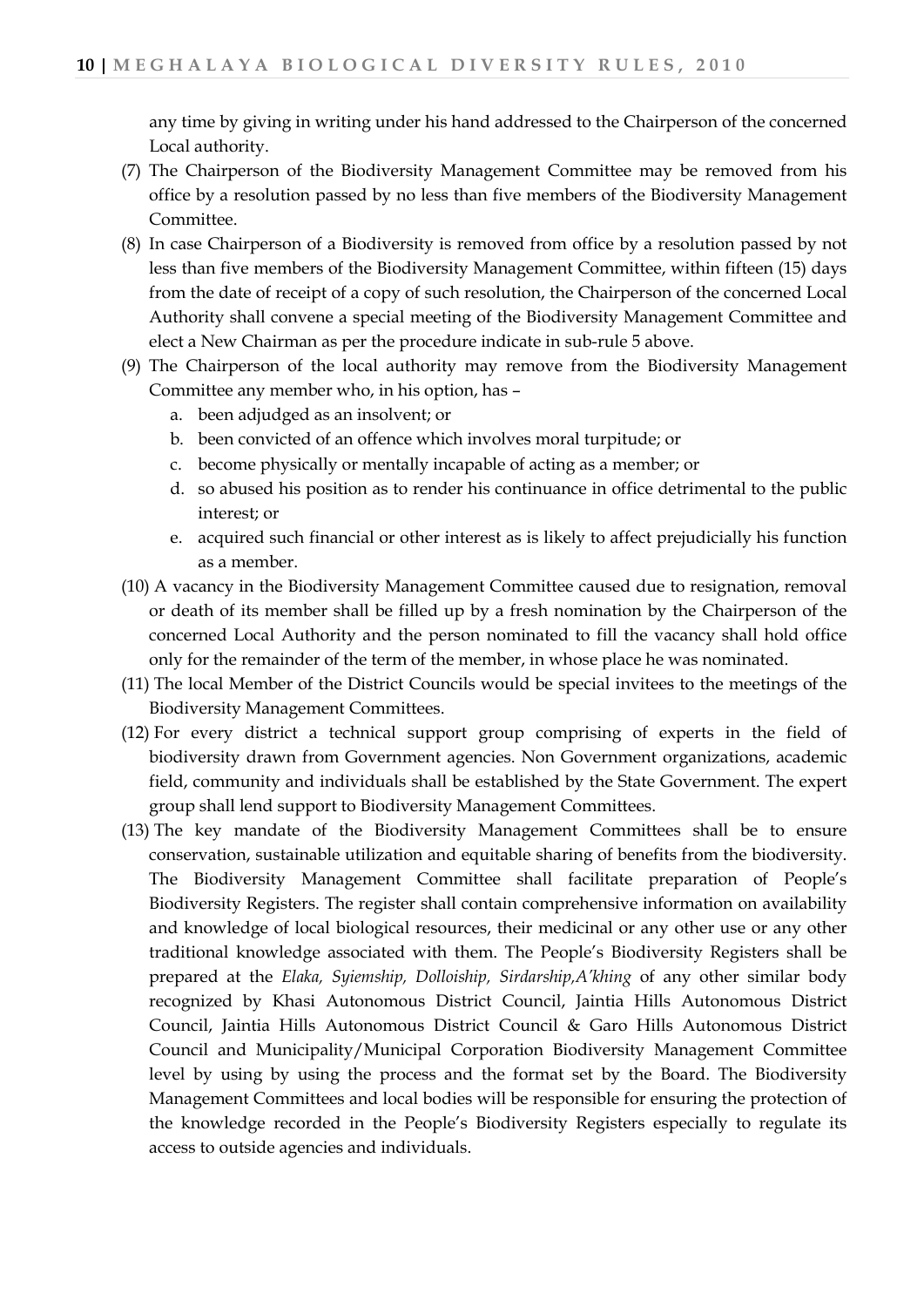- (14) The other functions of the Biodiversity Management Committees are to advise on any matter referred to it by the State Biodiversity Board or Authority for granting approval to maintain data about local traditional practitioners using the biological resources.
- (15) The Board shall provided guidance and technical support to the Biodiversity Management Committee for preparing People's Biodiversity Registers and shall ensure that all information recorded in such Registers received legal protection against misuse and appropriation by outside agencies and individuals.
- (16) The Committee shall also maintain a Register giving information about the details of the access to biological resources and traditional knowledge granted, details of the collection fee imposed and details of the benefits derived and the mode of their sharing.
- (17) The Biodiversity Management Committee at *Elaka, Syiemship, Dolloiship, Sirdarship, A'khing* or any other similar body recognized by Khasi Hills Autonomous District Council, Jaintia Hills Autonomous District Council & Garo Hi8lls Autonomous District Council or Municipality /Municipal Corporation level may decide the terms on which it would permit access to biodiversity resources and associated knowledge to different parties for various purposes within their jurisdiction and levy charges by way of collection fees from any person for accessing or collecting any biological resource for commercial purpose from the area falling within its jurisdiction. The major share of levy charged for the material collected/cultivated from private land should be given to the owner/cultivator of the land/knowledge holders and the balance should be deposited in Local Biodiversity Fund of Biodiversity Management Committee. The levy charged for the material collected/ cultivated from Government land should be totally deposited in Local biodiversity fund of Biodiversity Management Committee.
- (18) The Board shall provide guidelines for terms of access and fee collection by the Biodiversity Management Committees.
- (19) The Biodiversity Management Committees shall prepare a Biodiversity Management Plan using output from People's Biodiversity Register and will be responsible for or participate in its implementation.
- (20) The local bodies shall ensure that the Biodiversity Management Committees are integrated with the functioning of existing local institutions by cross membership, regular coordination meetings, and other such measures as determined by the local bodies or as specified by the Board.

#### **24. Local bio-diversity Fund –**

- (1) At level of each body a local biodiversity fund shall be constituted.
- (2) The Board shall provide to the local body any loan or grant received by it from State Government, Central Government or from the Authority for the purposes of the Act. The local body can also access such funds from other sources as it identifies or as specified by the Board.
- (3) The local biodiversity fund shall be operated by the Biodiversity Management Committees. The Board shall lay down the operational guideline for operation of the fund by the Biodiversity Management Committees, including ways, in which its functioning is transparent and accountable to all members of the relevant local body.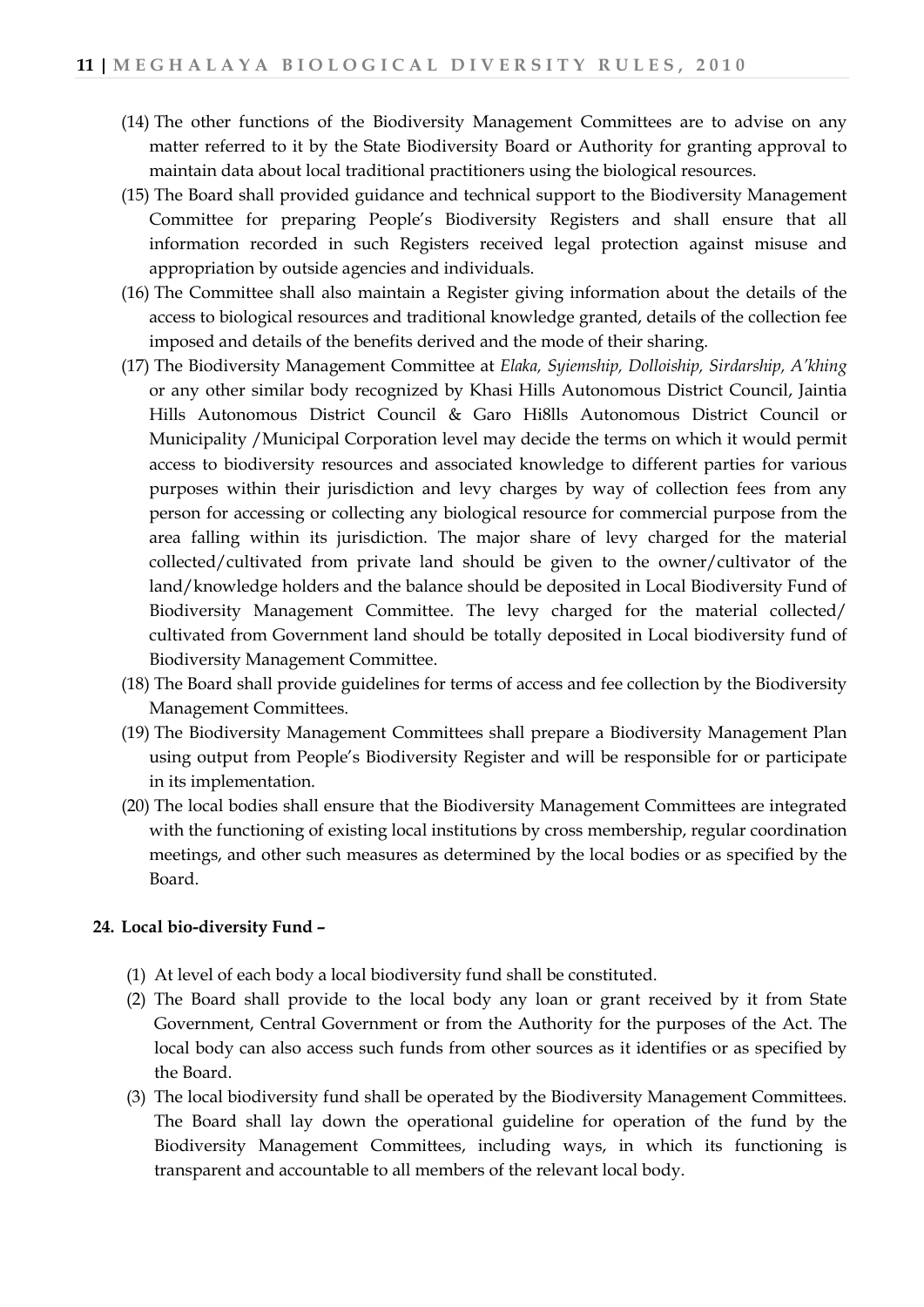- (4) The fund shall be used for the conservation and promotion of bio-diversity in the areas failing within the jurisdiction of the concerned local body and for the benefits of the local community so far as such use is consistent with conservation of bio-diversity.
- (5) The account of the local biodiversity fund shall be prepared in such form as may be specified by the Board and during each financial year at such time, as may be prescribed by the Board.
- (6) The Biodiversity Management Committees shall prepare its annual report giving full account of its activities during the previous financial year, and submit a copy thereof to the board and a copy to the general assembly of the local body.
- (7) The accounts of the local bio-diversity fund shall be maintained and audited in such manner, as may be specified by the Board.
- (8) Every local body constituting a Biodiversity Management Committee under sub-section (1) of section 41, shall cause, the annual report and audited copy of accounts together with auditor's report thereon referred to in section 45 & 46 of the Act, respectively and relating to such Committee; to be submitted to the District Magistrate having jurisdiction over the area of the local body.

## **25. Appeal for settlement of disputes –**

- (1) If a Biodiversity Management Committee is aggrieved by any order, decision, or policy decision of the Board, it may prefer appeal in Form-III appended to these Rules to the Government of Meghalaya in the Forests & Environment Department. Similarly, if a dispute arises between one Biodiversity Management Committee and other Biodiversity Management Committee(s) regarding their respective jurisdiction or any other matter, any of the involved party may file an appeal in the Form-III-A appended to these rules to the Chairperson.
- (2) The momentum of appeal shall state the facts of the case, the grounds relied upon the appellant and the relief sought for, or preferring the appeal; and shall be accompanied by an authenticated copy of the order, direction or policy decision, as the case may be by which the appellant is aggrieved. The memorandum of appeal shall be duly signed by the authorized representative of the appellant.
- (3) The memorandum of appeal shall be submitted in quadruplicate accompanied with the authenticated copy of the order, directions or policy decision as the case may be, by which the appellant is aggrieved, either in person or through a registered post with acknowledgement due, within 30 days from the date of the order, direction or policy decision provided that if the appellate authority is satisfied that there was good and sufficient reason for the delay in preferring the appellate authority, for reasons to be recorded in writing allow the appeal to be preferred after the expiry of the aforesaid period of 30 days but before the expiry of 45 days from the date of the order, direction, or policy decision as the case may be.
- (4) The notice for hearing of the appeal shall be given in Form-IV by a registered post with an acknowledgement due.
- (5) Every memorandum of appeal shall be accompanied by a fee of Rs.500/-.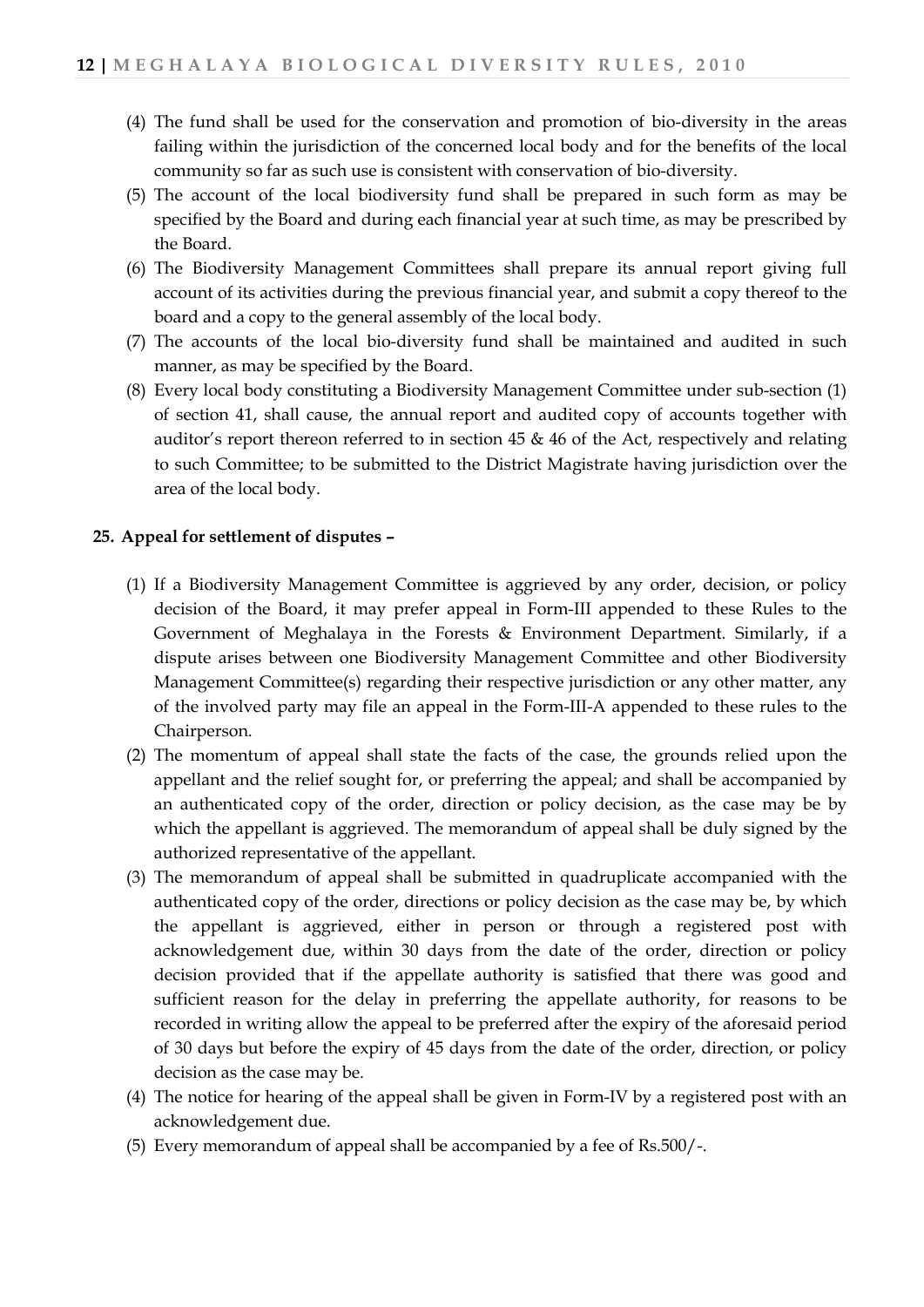#### **26. Interpretation of Rules –**

In case of any dispute as to the interpretation of these rules, the matter shall be referred to the Government of Meghalaya in the Forests & Environment Department, whose decision shall be final.

> **C.D.KYNJING** Principal Secretary to the Government of Meghalaya. Forests & Environment Department.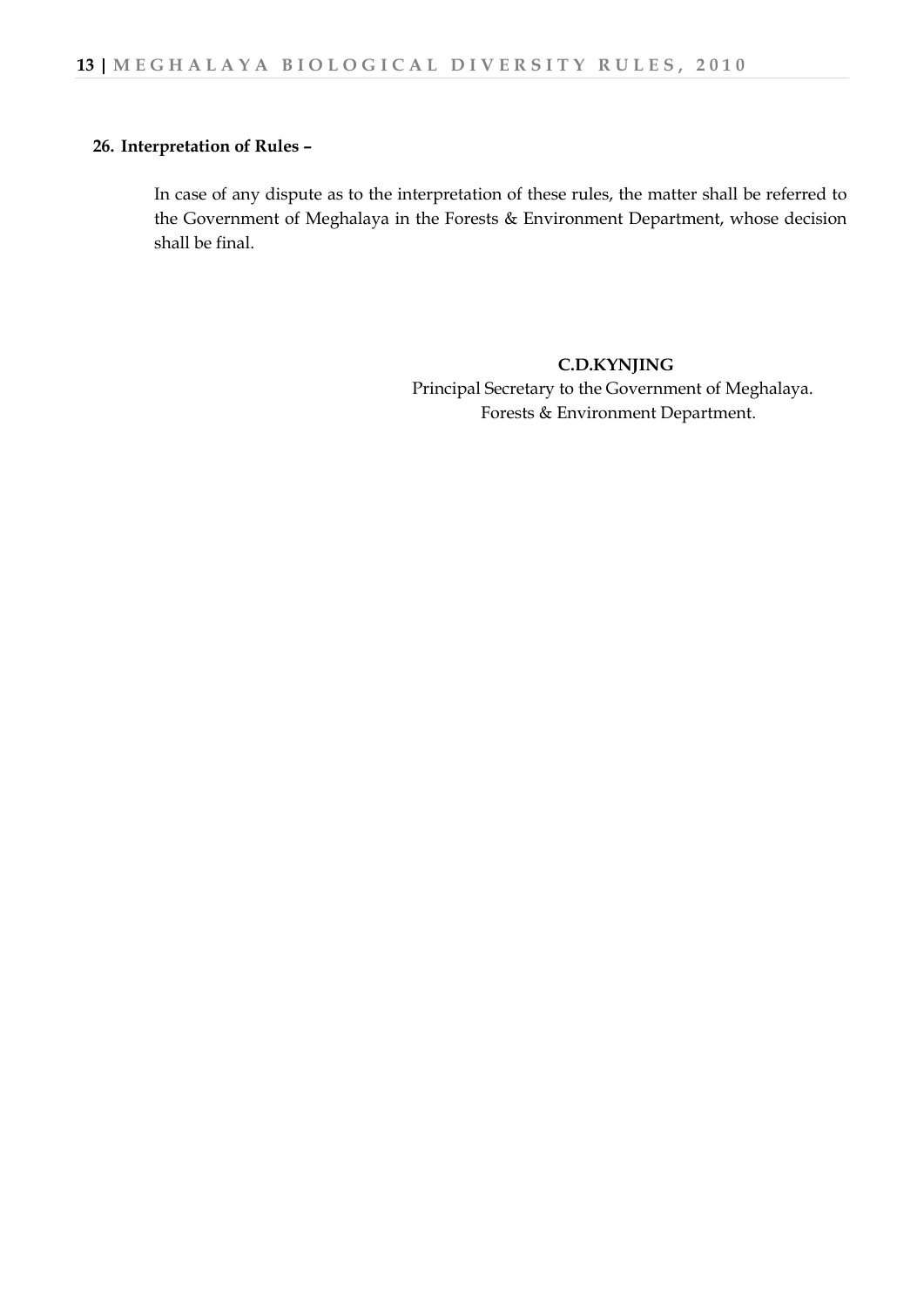#### **FORM – I**

## **Application Form for Access to Collection of Biological Resources or Commercial Utilization and Associated Traditional Knowledge**

*(See Rule 17 of the Meghalaya Biological Diversity Rules, 2010)*

- 18. Full particulars of the applicant:
	- (a) Name.
	- (b) Permanent address:
	- (c) Address of the contact person/agent, if any in India:
	- (d) Profile of the organization (personal profile in case the applicant is an individual).

(Please attach relevant documents of authentication).

- (e) Nature of business:
- (f) Turnover of the organization in India Rupee:
- 19. Details and specific information about nature of access sought and biological material and/or associated knowledge to be accessed.
	- (a) Identification (scientific name) of biological resources and its traditional use:
	- (b) Geographical location (including village, Block and District of proposed collection):
	- (c) Description/nature of traditional knowledge and its existing manifestation and uses (oral/documented):
	- (d) Any identified individual/family/community holding traditional knowledge:
	- (e) Quantity of biological resources to be collected:
	- (f) Time span in which the biological resources are proposed to be collected:
	- (g) Name and number of person authorized by the company for meeting the collection:
	- (h) The purpose for which the access is required including the type and extent of research, commercial being derived and expected to be derived from it.
	- (i) Whether any collection use of the resource endangers any component of biological diversity and risks which may arise from the access.
- 20. Estimation of benefits that would turn to communities arising out of the use of accessed bioresources and traditional knowledge:
- 21. Proposed mechanism and arrangements of benefit sharing:
- 22. Any other information: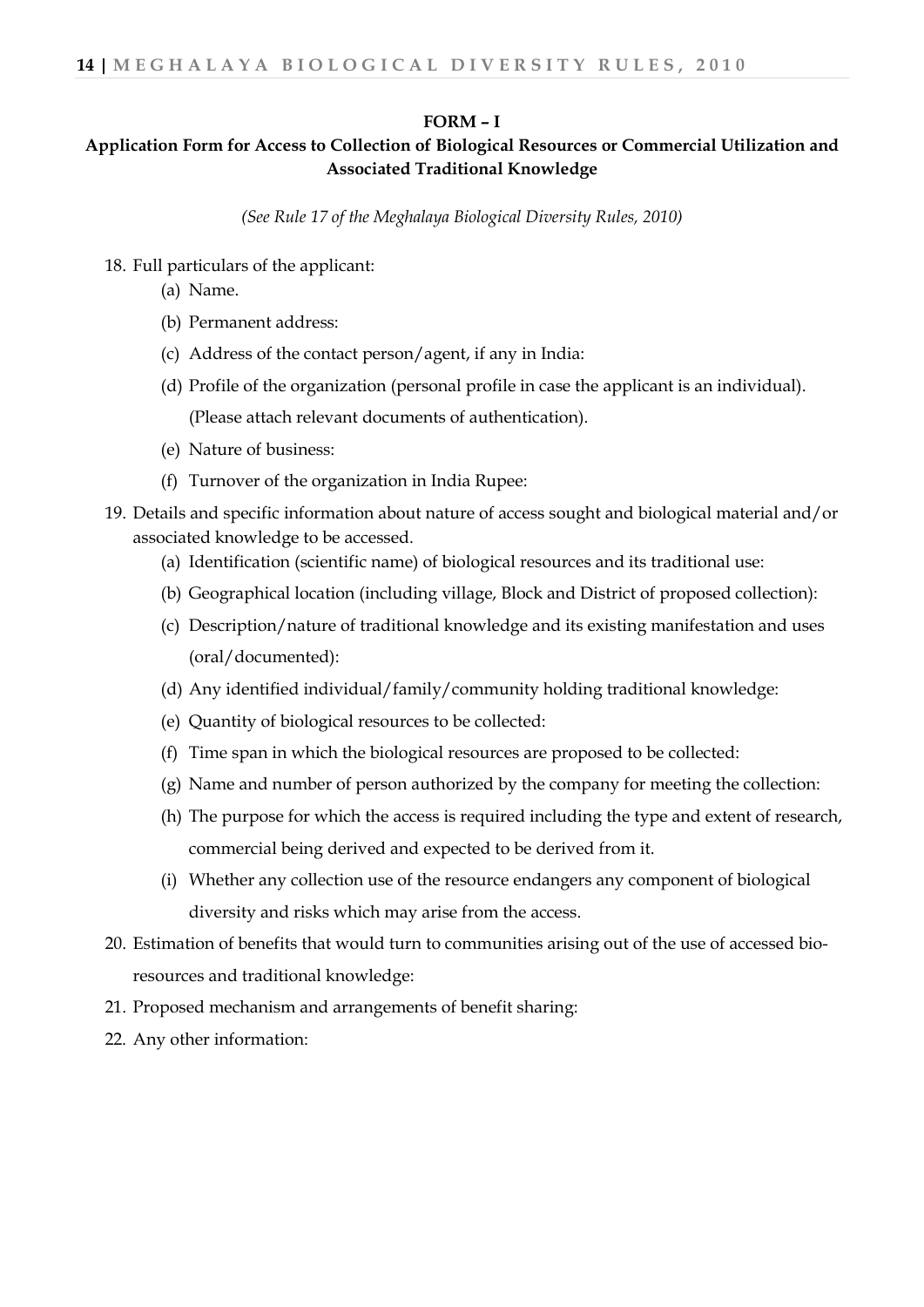#### **PART – B**

#### **Declaration**

I declare that I have been fully authorised to submit the application, I further declare that:

- Collection and use of proposed biological resources shall not adversely affect the sustainability of the resources;
- Collection and use of proposed biological resources shall not entail environment impact;
- Collection and use of proposed biological resources shall not post any risk to biodiversity, including ecosystem, species and genetic diversity.
- Collection and use of proposed biological resources shall not adversely affect the local communities;

I undertake to pay any fee and/or royalty, as may be levied by the Board or Biodiversity Management Committees. I/we further undertake to furnish any irrevocable bank guarantee, as may be prescribed by the Board.

I further declare the information provided in the application form is true and correct and I/we shall be responsible for any incorrect/wrong information.

| Date |  |  |  |  |  |  |  |  |  |  |
|------|--|--|--|--|--|--|--|--|--|--|
|      |  |  |  |  |  |  |  |  |  |  |

Date…………………… Signature……………………………. Place…………………... Name………………………………… Designation…………………………..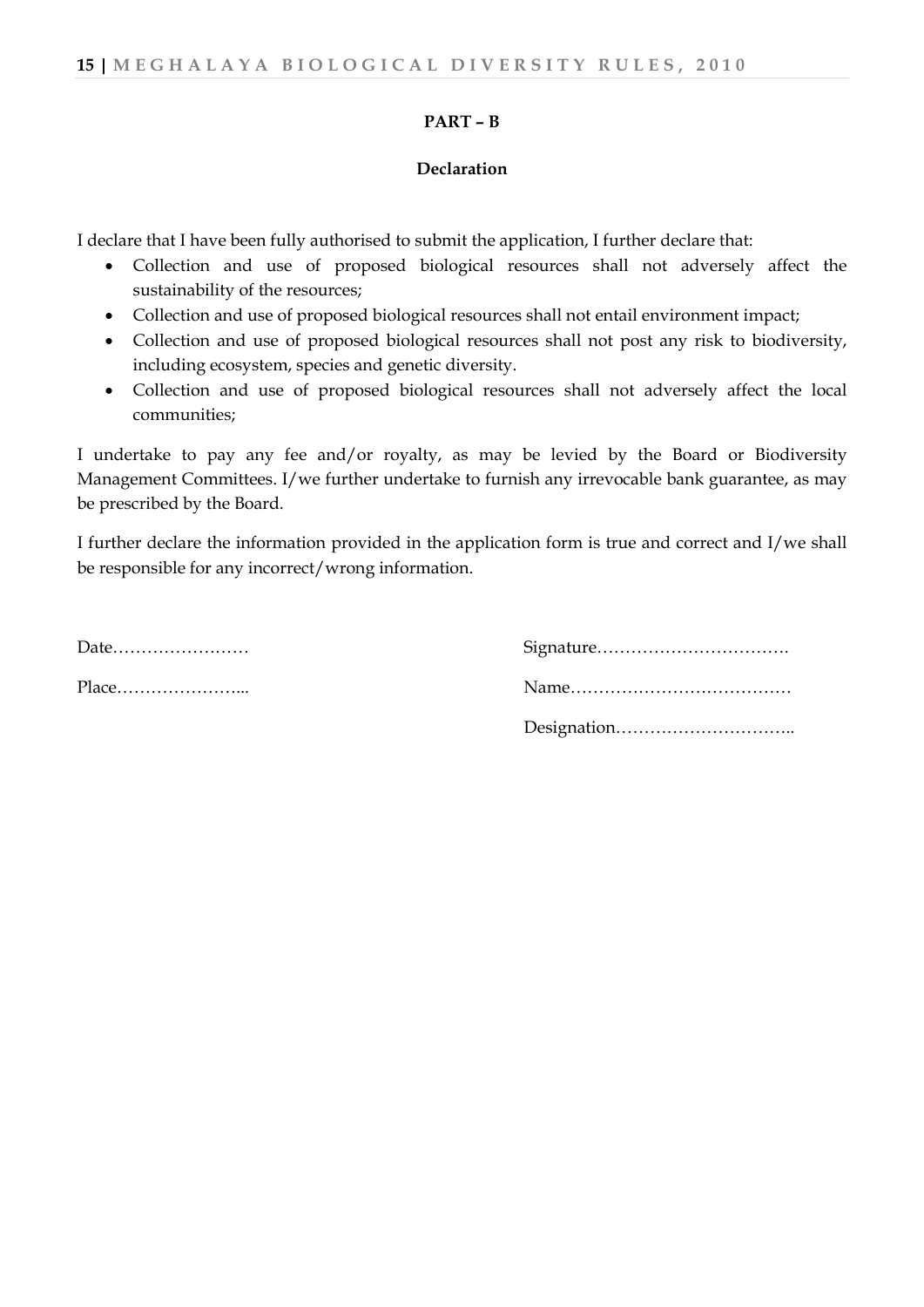#### **FORM II**

#### **Form of Annual Report for the Meghalaya Biodiversity Board**

(*see sub-rule 1 of Rule 21 of the Meghalaya Biological Diversity Rules, 2010*)

- 1. Introduction.
- 2. Constitution of the Board including changes therein
- 3. Meetings of the Board.
- 4. Expert Committees constituted by the Board.
- 5. Details of approval granted by the Board for commercial utilisation or bio-survey and bioutilisation of any biological resource by Indians in exercise of the powers conferred under Section 23 of the Biological Diversity Act, 2002.
- 6. Details of activities prohibited or restricted by the Board in exercise of the powers conferred under Section 24 of the Biological Diversity Act, 2002.
- 7. Details of Biological Heritage Sites declared during the year.
- 8. Awareness relating to the Intellectual Property Rights and Public Participation
- 9. Regulations issued under Section 64 of the Biological Diversity Act, 2002.
- 10. Finance and Accounts of the Board.
- 11. Annual plan for the following year.
- 12. Any other important matter dealt by the Board.

#### **Annexure**

- (i) Members of the Board
- (ii) Organisation Chart
- (iii) Staff Strength including recruitment
- (iv) Publications
- (v) Training Courses/Seminars/Workshops organised
- (vi) Statement of Accounts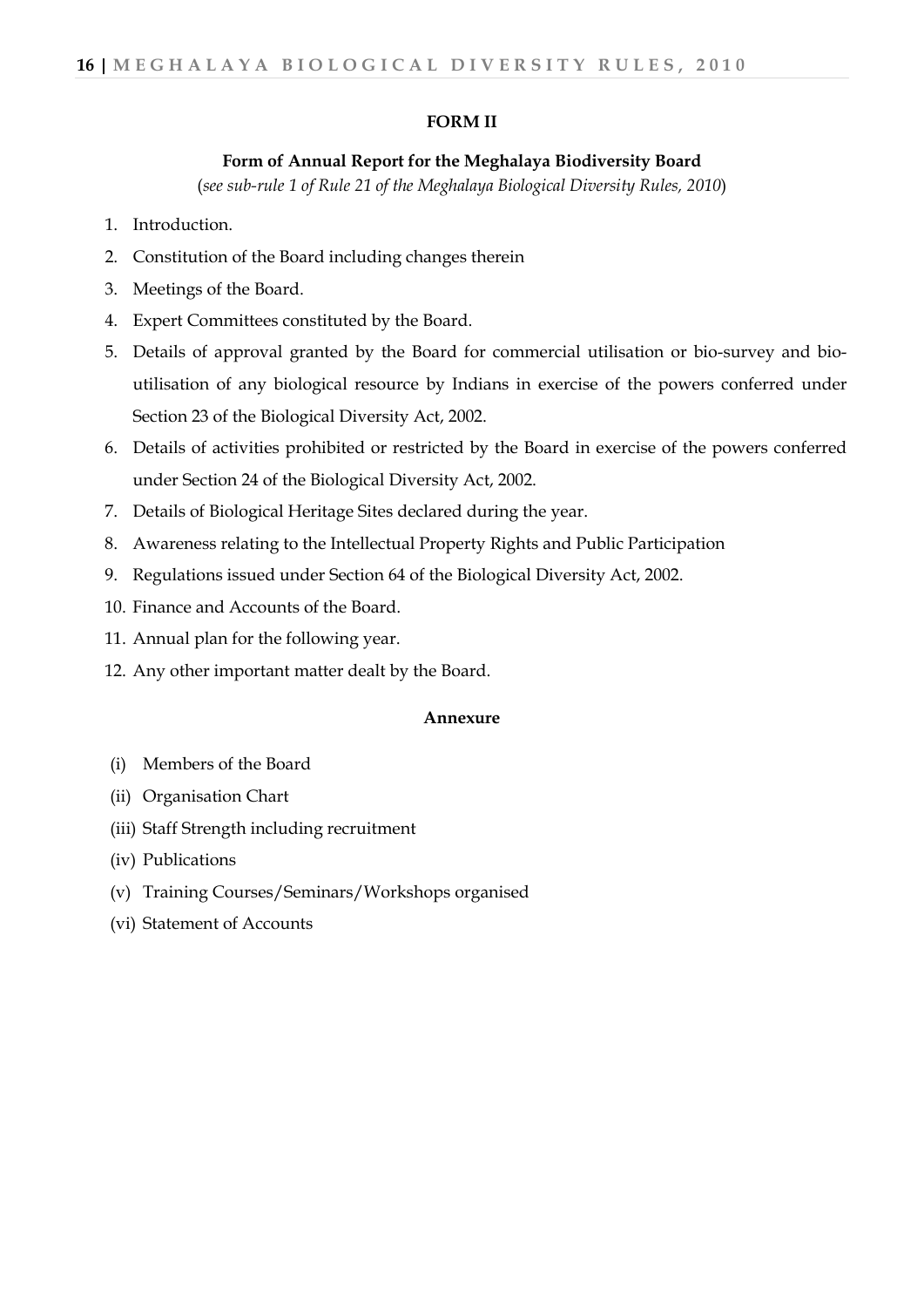#### **FORM III**

#### **Form of Memorandum of Appeal**

## **BEFORE THE GOVERNMENT OF MEGHALAYA IN THE FORESTS & ENVIRONMENT DEPARTMENT**

(Memorandum of Appeal under Rule 25 of Meghalaya Biological Diversity Rules, 2010)

**Appeal No.\_\_\_\_\_\_\_\_\_\_\_\_\_\_\_\_\_\_\_\_\_\_\_\_ of 200**

**…………………………..**

**…….Appellant (s)**

**…………………………..**

 **Vs.**

#### **The Meghalaya Biodiversity Board ……..Respondent (s)**

The appellant begs to prefer this Memorandum of Appeal against the order dated \_\_\_\_\_\_\_\_\_\_\_\_\_\_\_\_\_\_\_\_\_\_\_\_\_\_\_\_\_\_\_ passed by the respondent on the following facts and grounds.

**a. FACTS**

(Here briefly mention the facts of the case).

#### **b. GROUNDS**

(Here mention the grounds on which the appeal is made).

- (i)
- (ii)
- (iii)

#### **3. RELIEF SOUGHT**

- (i)
- (ii)
- (iii)

#### **4. PRAYER**

- (a) In the light of what is stated above, the appellant respectively prays that the order/decision of the respondent be quashed/set-aside.
- (b) The policy/guidelines/rules/regulations framed by the respondent be quashed/modified/annulled to the extent
- (c) \_\_\_\_\_\_\_\_\_\_\_\_\_\_\_\_\_\_\_\_\_\_\_\_\_\_\_\_\_\_\_\_\_\_\_\_\_\_\_\_\_\_
- **5.** The amount of Rs. \_\_\_\_\_\_\_\_\_\_\_\_\_\_\_\_\_\_\_\_\_ (Rupees \_\_\_\_\_\_\_\_\_\_\_\_\_\_\_\_) as fee for this appeal has been paid to \_\_\_\_\_\_\_\_\_\_\_\_\_\_\_\_\_\_ vide order No.\_\_\_\_\_\_\_\_\_\_\_\_\_\_\_\_\_\_\_\_\_\_\_\_\_\_ dated

Dated………………….. Signature of the applicant with seal

Place ………………… Address………………………………..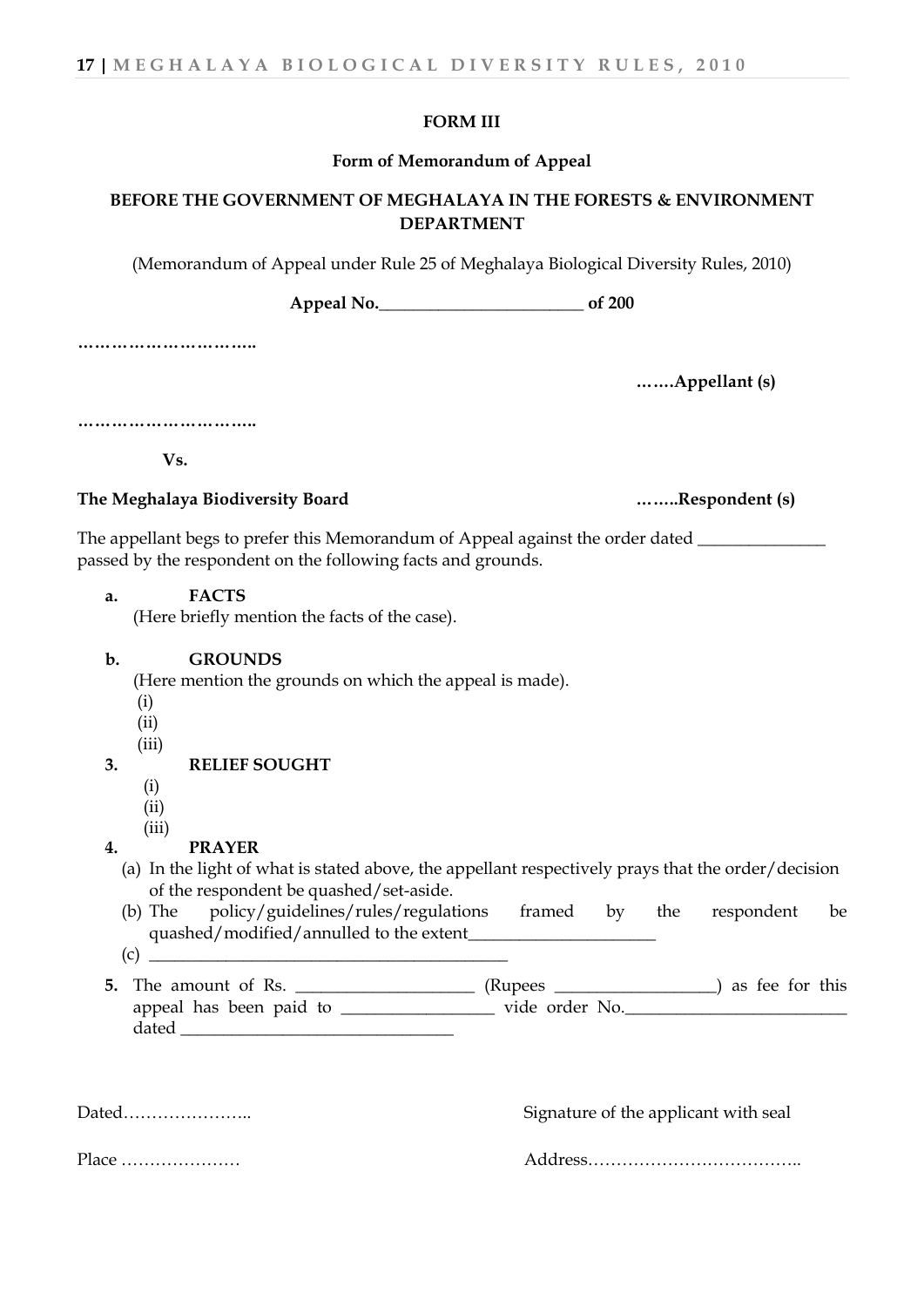#### **VERIFICATION**

I, the applicant do hereby declared that what is stated above is true to the best of my information and belief.

Verified on  $\qquad \qquad$  day of

Date:…………………………… **Signature of the applicant with seal**

Place…………………………… Address……………………….

Signature of the authorized representative of the appellant.

**Enclosure -** Authenticated copy of the order, direction or policy decision, against which the appeal has been preferred.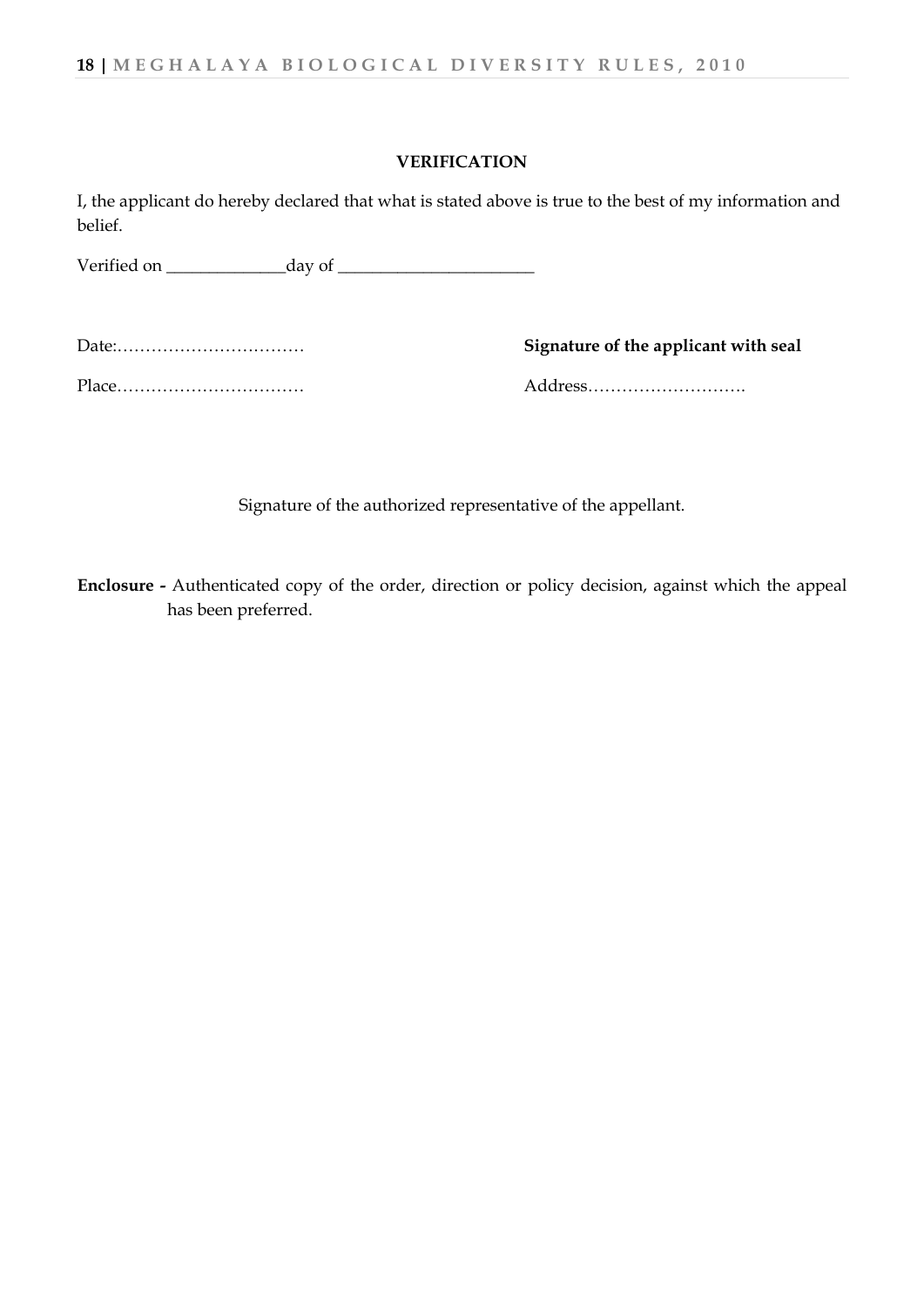## **FORM III – A**

Form of Memorandum of Appeal

## **BEFORE THE MEGHALAYA BIODIVERSITY BOARD**

**(***Memorandum of Appeal under Rule 25 of Meghalaya Biological Diversity Rules, 2010***)**

|    |                                                                                                                                                                                                                                                                                                                                                                                             |                                      | 200 |                          |    |
|----|---------------------------------------------------------------------------------------------------------------------------------------------------------------------------------------------------------------------------------------------------------------------------------------------------------------------------------------------------------------------------------------------|--------------------------------------|-----|--------------------------|----|
|    |                                                                                                                                                                                                                                                                                                                                                                                             |                                      |     | $\ldots$ . Appellant (s) |    |
|    | <br>Vs.                                                                                                                                                                                                                                                                                                                                                                                     |                                      |     |                          |    |
|    |                                                                                                                                                                                                                                                                                                                                                                                             |                                      |     | Respondents)             |    |
|    | The appellant begs to prefer this Memorandum of Appeal against the order dated__________                                                                                                                                                                                                                                                                                                    |                                      |     |                          |    |
|    | passed by the respondent on the following facts and grounds.                                                                                                                                                                                                                                                                                                                                |                                      |     |                          |    |
| c. | <b>FACTS</b>                                                                                                                                                                                                                                                                                                                                                                                |                                      |     |                          |    |
|    | (Here briefly mention the facts of the case).                                                                                                                                                                                                                                                                                                                                               |                                      |     |                          |    |
| d. | <b>GROUNDS</b>                                                                                                                                                                                                                                                                                                                                                                              |                                      |     |                          |    |
|    | (Here mention the grounds on which the appeal is made):                                                                                                                                                                                                                                                                                                                                     |                                      |     |                          |    |
|    | (i)                                                                                                                                                                                                                                                                                                                                                                                         |                                      |     |                          |    |
|    | (ii)                                                                                                                                                                                                                                                                                                                                                                                        |                                      |     |                          |    |
|    | (iii)                                                                                                                                                                                                                                                                                                                                                                                       |                                      |     |                          |    |
| 3. | <b>RELIEF SOUGHT</b>                                                                                                                                                                                                                                                                                                                                                                        |                                      |     |                          |    |
|    | (i)                                                                                                                                                                                                                                                                                                                                                                                         |                                      |     |                          |    |
|    | (ii)                                                                                                                                                                                                                                                                                                                                                                                        |                                      |     |                          |    |
|    | (iii)                                                                                                                                                                                                                                                                                                                                                                                       |                                      |     |                          |    |
| 4. | <b>PRAYER</b>                                                                                                                                                                                                                                                                                                                                                                               |                                      |     |                          |    |
|    | (a) In the light of what is stated above, the appellant respectfully prays that the<br>order/decision of the respondent be quashed/set-aside.<br>policy/guidelines/rules/regulations framed by the respondent<br>$(b)$ The                                                                                                                                                                  |                                      |     |                          | be |
|    | 5. The amount of Rs. ________________________(Rupees_______________) as fee for this appeal has been                                                                                                                                                                                                                                                                                        |                                      |     |                          |    |
|    |                                                                                                                                                                                                                                                                                                                                                                                             |                                      |     |                          |    |
|    | $\begin{picture}(150,10) \put(0,0){\dashbox{0.5}(10,0){ }} \put(15,0){\circle{10}} \put(15,0){\circle{10}} \put(15,0){\circle{10}} \put(15,0){\circle{10}} \put(15,0){\circle{10}} \put(15,0){\circle{10}} \put(15,0){\circle{10}} \put(15,0){\circle{10}} \put(15,0){\circle{10}} \put(15,0){\circle{10}} \put(15,0){\circle{10}} \put(15,0){\circle{10}} \put(15,0){\circle{10}} \put(15$ |                                      |     |                          |    |
|    |                                                                                                                                                                                                                                                                                                                                                                                             | Signature of the applicant with seal |     |                          |    |
|    |                                                                                                                                                                                                                                                                                                                                                                                             |                                      |     |                          |    |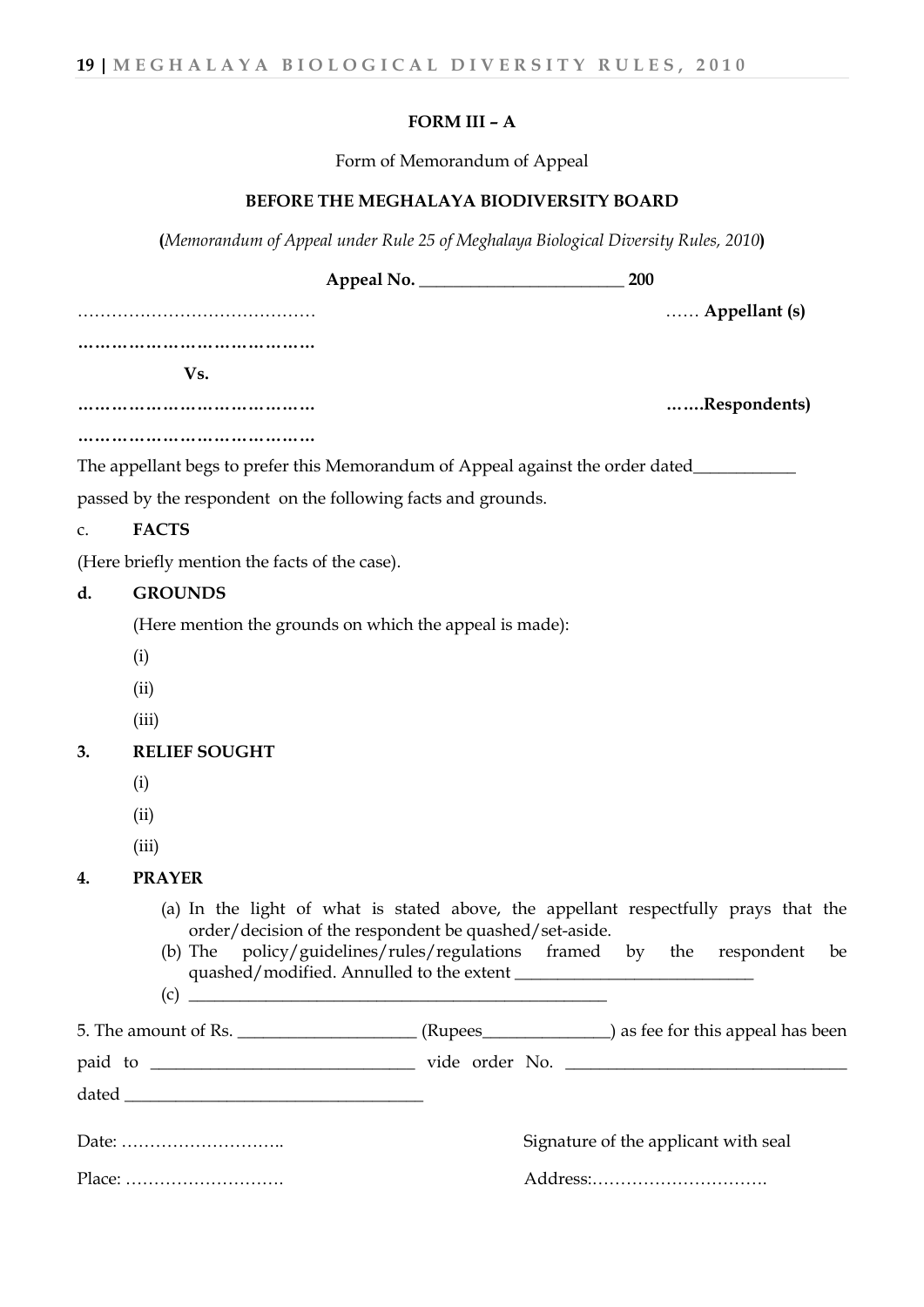#### VERIFICATION

I, the applicant do hereby declared that what is stated above is true to the best of my information and belief.

Verified on \_\_\_\_\_\_\_\_\_\_\_\_\_\_day of \_\_\_\_\_\_\_\_\_\_\_\_\_\_\_\_\_\_\_\_\_\_\_

|       | Signature of the applicant with seal |
|-------|--------------------------------------|
| Place | Address                              |

Signature of the authorized representative of the appellant.

**Enclosure -** Authenticated copy of the order, direction or policy decision, against which the appeal has been preferred.